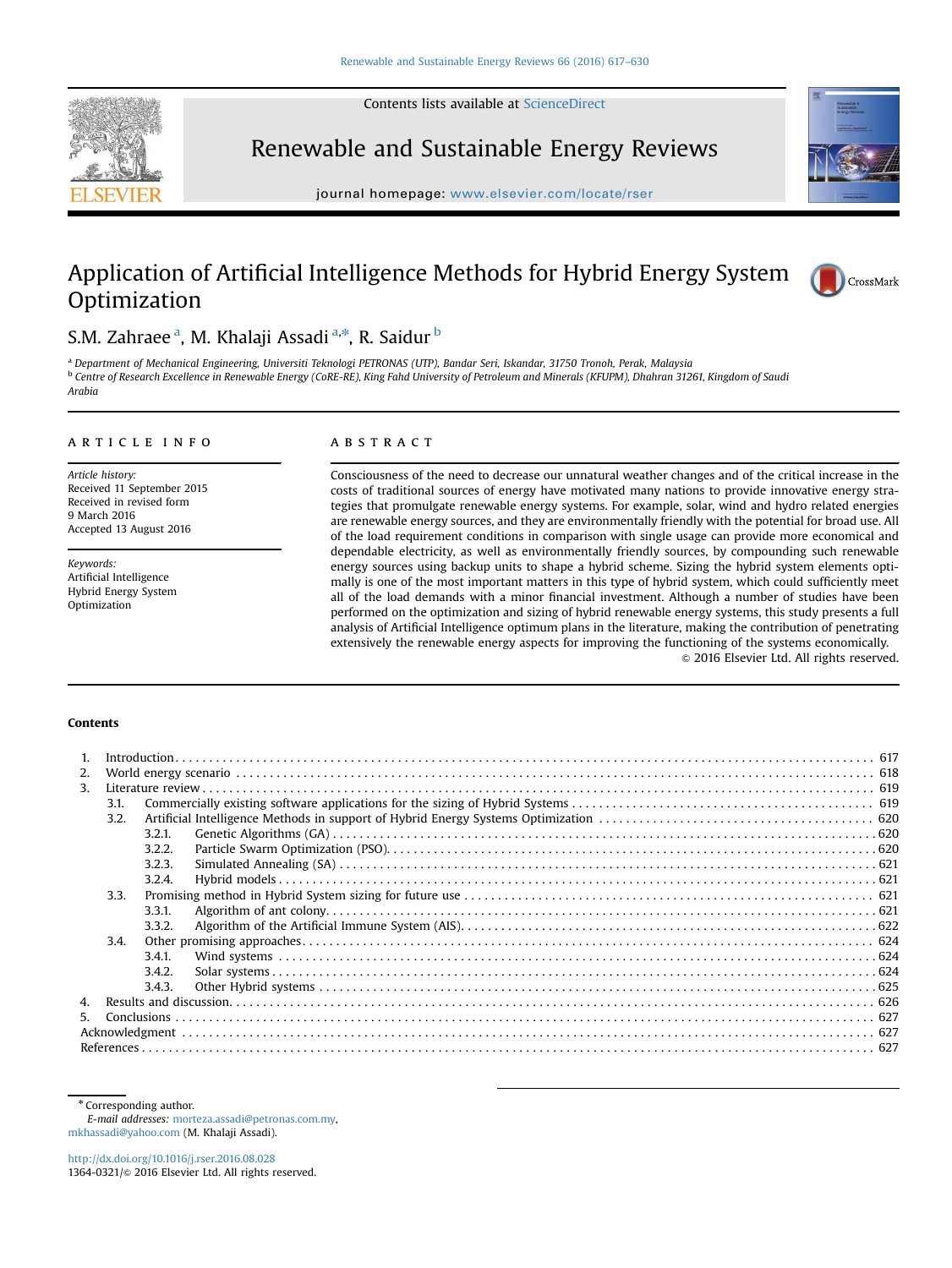#### 1. Introduction

One of the prominent challenges that the world faces today is providing its needed energy while saving for the future simultaneously [\[1\]](#page-10-0). In recent times, a considerable amount of energy has been required around the world. The world depends solely on conventional energy sources, for example, coal, natural gas and crude oil [\[2,3\]](#page-10-0). In addition, the demand for energy use is growing every day, which, however, results in a brisk demand for the usual fossil fuels [\[4](#page-11-0),[5\].](#page-11-0) Whereas these sources of energy are limited and unload quickly, that in turn pressures the stability of potential generations of energy demand [\[6](#page-11-0)–[8\]](#page-11-0). In addition, the unpredictable supply of the aforementioned sources and the negative influence on the administrative balances between energy (petroleum) exporting/importing nations warrants vital investigations on the prospects of popular means for producing energy [\[9\].](#page-11-0) In recent years, global warming and climate change are two main important issues in the global economy and environment, and they have a considerable effect on the insufficient accessibility and rising cost of energy [\[10\].](#page-11-0) The high consumption of energy in the world has already increased concerns about supply difficulties and significant environmental influences, such as global warming and climate change  $[11-13]$  $[11-13]$  $[11-13]$ . The evidence from  $[7,14-17]$  $[7,14-17]$  $[7,14-17]$  concludes that energy created by traditional energy sources causes an increase in greenhouse gas discharge, which could affect global warming. Efforts to reduce the volume of greenhouse gas emission have led to the Kyoto agreement on the global decline of greenhouse gas production. This agreement was put in place to lessen the issue and the dependence on traditional energy systems. The notion of greenhouse gas reduction is valid for both developing and developed nations [\[18,19\]](#page-11-0). Addressing the issues discussed above, continual potential action for sustainable improvement is required. In addition, cost-effective, consistent, and environmentally friendly energy systems are the attributes of a sustainable energy system that efficiently uses local assets and networks [\[20\].](#page-11-0) Therefore, renewable energy sources are positioned as one of the proficient and useful solutions [\[7,15\].](#page-11-0) There are different types of renewable energy structures, such as wind, solar, hydro-electric, water, ocean, biomass and geothermal energy, which have unique benefits and are suitable for applications. Currently, some countries have the potential for different types of energy resources, such as solar, wind, water, and geothermal, and in addition, many companies are developing, constructing and setting up modern and high-tech renewable energy systems. These countries attempt to lead a large network of investigators and other partners to utilize cutting-edge and advanced technologies that will provide a cost for renewable electricity generation that is competitive with traditional sources of energy. Increasing the proportions of renewable energy systems such as wind and solar have joined the grid and will impact the fossil fuel generators on the grid, which will lead to a decrease in emissions and costs for the consumers. These advantages include, for example, a reduction in the external energy confidence and a decrease in communication and conversion costs. Additionally, renewable energy sources supply an important improvement over the usual energy systems, and almost none discharge gaseous or water pollutants during their operations [\[20,21\]](#page-11-0). As mentioned before in this study, renewable energy systems are measured as capable power producing sources. On the other hand, a disadvantage of the specified energy selection is their irregular character and our confidence in the weather conditions. Therefore, renewable power production cannot completely control the power requirement of the load at any specific instant in time [\[14](#page-11-0),[22](#page-11-0)–[24\].](#page-11-0) This type of difficulty is connected to the changeable character of these resources, which can be solved by assimilating resources in an appropriate hybrid blend. This approach causes an improvement in the system's effectiveness and reliability of the energy supply [\[7,14,25\].](#page-11-0) As a result, renewable energy access can be improved in upcoming sustainable areas  $[13]$ . Renewable energy systems present some helpful effects in several types of applications modes, which have been identified to be, for example, the costs of the systems when preventing wide-ranging consumption, assessment efforts that are focused on fast cost falls, and the ability of these systems in development [\[4\].](#page-11-0) Method designs should be most favorable in operations and component selection, to achieve electrical energy from renewable energy resources, which is related to hybrid system reliability and cost efficiency [\[26](#page-11-0)–[28\].](#page-11-0) Therefore, the most advantageous sizing method is to proficiently and inexpensively use renewable energy resources [\[9\]](#page-11-0). Principally, the most favorable size systems are required for comprehensive analysis to give the location and control site-dependent factors, such as solar rays, wind rates, and temperatures, and their costs [\[14,29\].](#page-11-0) Computer-based simulation and optimization has become a preeminent technique for designing power systems; this approach involves comprehensive analysis [\[30\]](#page-11-0). There are some constraints in the formulation and solution of the design and optimization approach, such as the resource availability, technology, efficiency, mathematical models and other aspects. However, the advancement in computational techniques has made it easy to address optimization problems by using a number of optimization and simulation techniques. A number of simulation tools, such as HOMER (Hybrid Optimization Model of Electric Renewable), HY-BRID2 (The Hybrid Power System Simulation Model), and HOGA (Hybrid Optimization using Genetic Algorithm), are used for the design and optimization of hybrid systems as well as for improving their performance. One of the main branches of computer science is Artificial Intelligence (AI), which investigates and builds intelligent software and machines. Russell and Norvig [\[31\]](#page-11-0) explain that AI is "the investigate and framework of intelligent factors", in which an intelligent factor performs actions that maximize the possibility of success. AI is composed of branches such as genetic algorithms (GA), particle swarm optimization (PSO), simulated annealing (SA), artificial neural networks (ANN) and hybrid models, including two or more previous branches. The effective and correct application of intelligent methods cause the development of comprehensive and useful systems with better performance or different characteristics, which cannot be obtained compared to using traditional approaches  $[32]$ . This paper aims at reviewing the literature that is related to the various optimization techniques of Artificial Intelligence Methods for Hybrid Energy Systems Optimization, such as genetic algorithms (GAs), simulated annealing (SA), and particle swarm optimization (PSO). In addition, the characteristics of all of the methods are compared together, to help researchers to use them effectively and in a cost-effective manner.

#### 2. World energy scenario

According to the Energy Information Administration, the global energy consumption is increasing by approximately 2.3% per annum [\[33\].](#page-11-0) The wind generates approximately 20% of the electricity in Denmark. However, on a global scale, the electricity that is produced from the wind is less than 1%. The statistics of world energy consumption from the year 2008–2035 is expected to grow by approximately 53% [\[33\].](#page-11-0) [Fig. 1](#page-2-0) exhibits the high development of the universal energy requirement.

[Fig. 2](#page-2-0) shows the United State's electricity generation from fuel during the years 1990–2040. Additionally, it shows that the renewable share would be increased by a few percent; however, some sources, such as fossil fuels comprising coal and natural gas, are still increasing.

The world's economic development is surprisingly dependent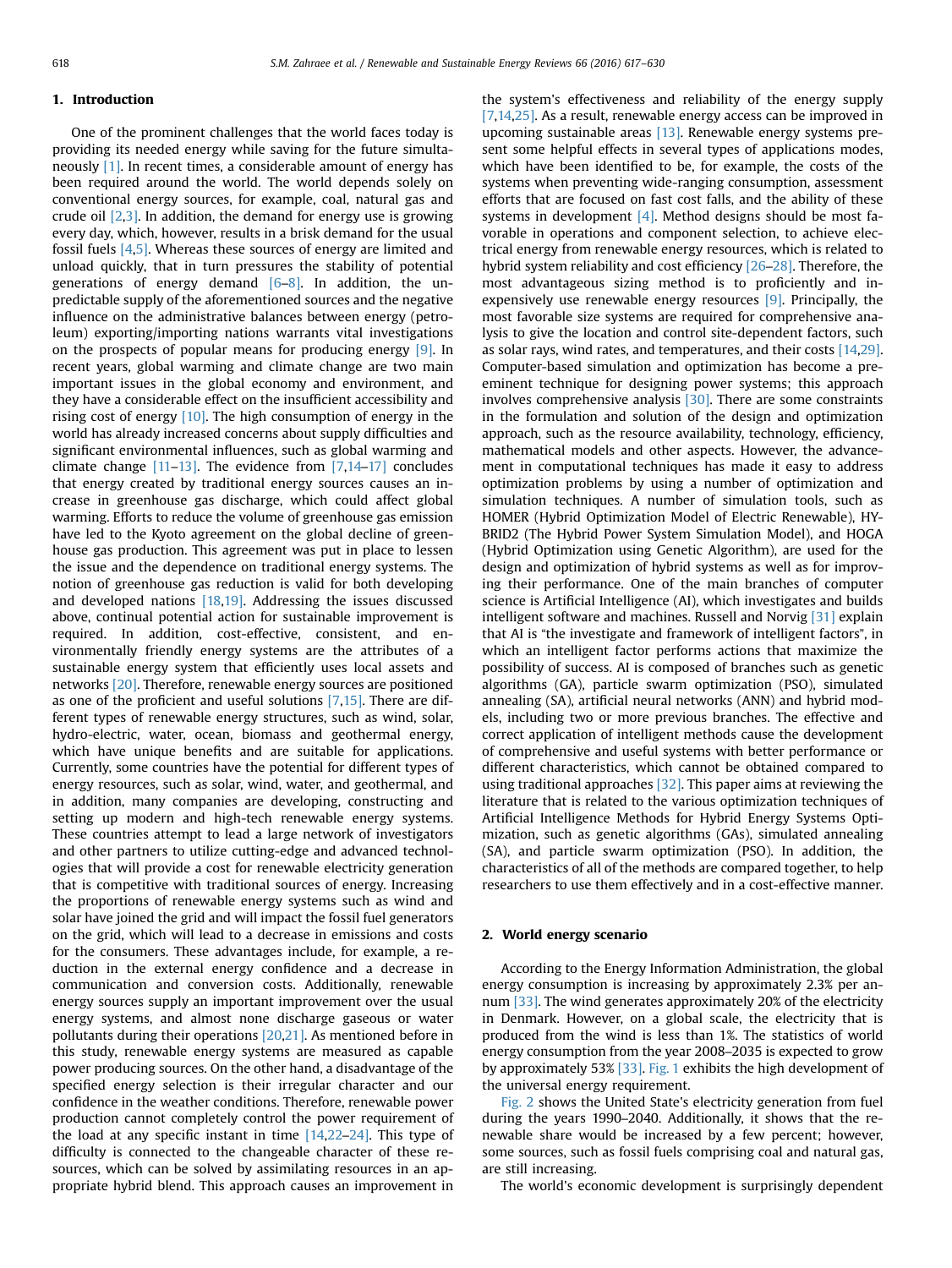<span id="page-2-0"></span>

Fig. 2. US electricity generation by fuel, 1990–2040 (trillion kilowatt-h per year) [\[34\].](#page-11-0)

on increasing energy requirements. In addition, fossil fuels are not consistently spread around the globe, and if the world economy depends heavily on them, local or global disagreement could occur and create an energy crisis. The use of today's predictable combustibles, the worldwide surroundings and the situations of some countries have been unfavorably impacted. We must emphasize that it is important to discover new actions to connect suitable quantities of energy [\[35](#page-11-0)–[38\].](#page-11-0) Fig. 3 demonstrates the energy production in the US according to different sources. In the years 2011 and 2012, there is increased global demand for renewable sources of energy supplied at 19% of the global energy usage in the year 2011.

# 3. Literature review

The design of hybrid renewable energy systems is a significant area, and many researchers are interested in this topic. Therefore, there is a large amount of literature on this topic, which we can use. The design problem mentioned above is related to the energy systems that are observed to have the optimal pattern and optimal location, type and sizing of generation components established on individual nodes. Therefore, this type of system can load the requirements with a minimum of costs [\[39\]](#page-11-0). The proposal of hybrid renewable energy can estimate the cost and production over a lifetime of this technology. The first estimate, for the lifetime cost, usually includes two components: the operational cost, such as the principal cost and the preservation cost, which both point to a "fixed cost". Additionally, in a computation of the life span cost, the financial values are modified according to the timing and should be considered. Therefore, the optimized hybrid system patterns combine producer types and sizes in the minimum life span cost and production. Thus, the design by the lowest "Net Present Value" (or NPV) is defined as the "optimal configuration" or "optimal design", with all probable hybrid system designs being in optimal transition [\[40,41\]](#page-11-0).

There are many methods for providing an "optimal design" indicator and many software tools that are accessible commercially, to act as real-time system integration. Additionally, there are different optimal techniques that are applied from many researchers to use for hybrid renewable energy system sizing. Different Optimization methods, such as graphical construction [\[42,43\]](#page-11-0), probabilistic techniques  $[44]$ , iterative approach, dynamic programming, artificial intelligence (AI), linear programming [\[45,46\]](#page-11-0) and multi-objective were implemented by investigators to optimize hybrid PV/wind energy systems. [Table 1](#page-3-0) presents a summary of the optimization methods that were developed by different researchers.

# 3.1. Commercially existing software applications for the sizing of Hybrid Systems

Various existing software applications of Hybrid Energy



Fig. 3. Energy sources in the US [\[35\]](#page-11-0).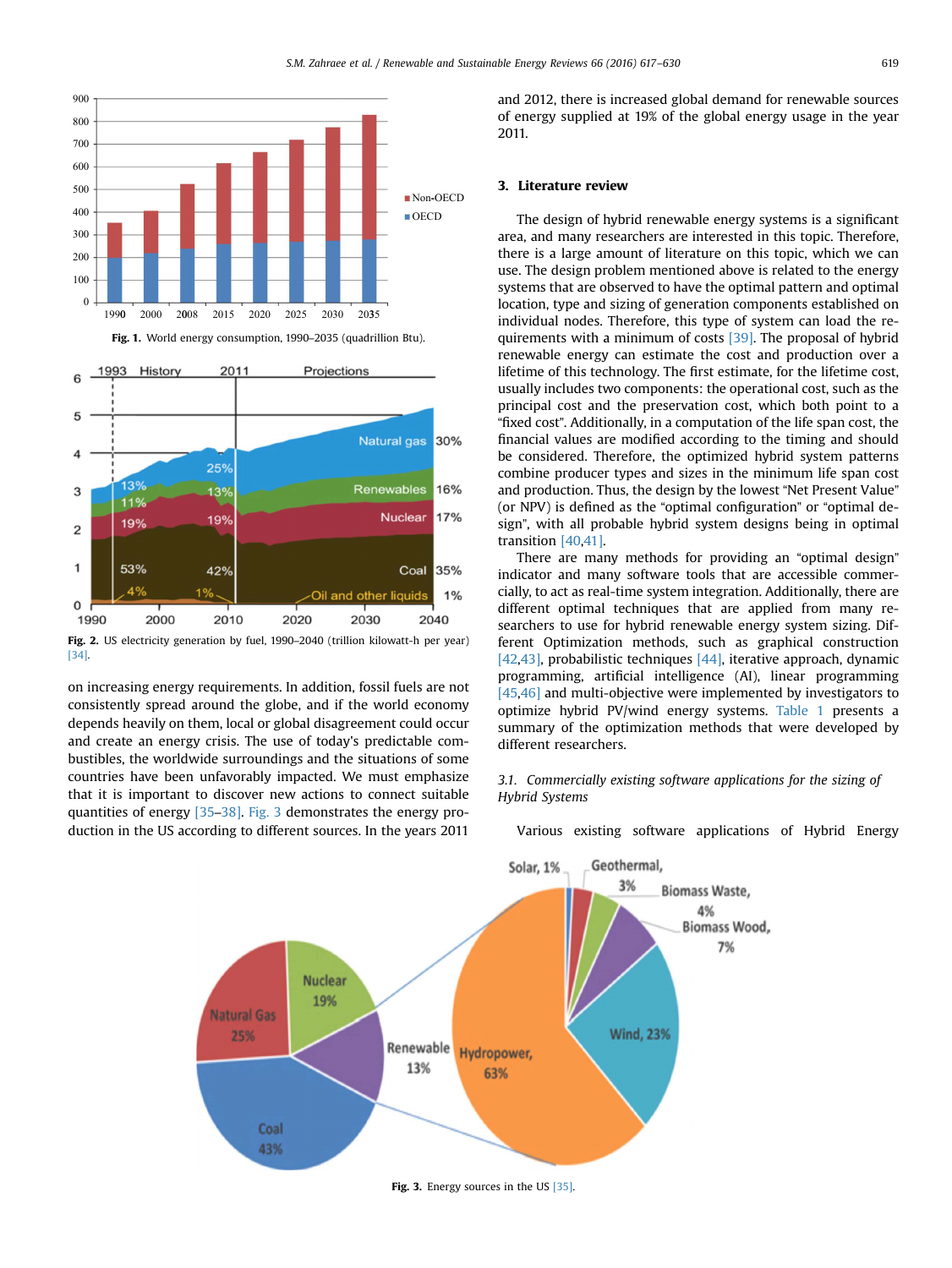# <span id="page-3-0"></span>Table 1

Different optimization methods.

| <b>Optimization methods</b>                                                                                                                         | <b>Optimized factors</b>                         | <b>Notice</b>                                                                              |
|-----------------------------------------------------------------------------------------------------------------------------------------------------|--------------------------------------------------|--------------------------------------------------------------------------------------------|
| Artificial Intelligence<br>a. Genetic Algorithm<br>b. Particle Swarm<br>c. Simulated annealing<br>d Artificial Neural<br>Network<br>e. Hybrid model | Hybrid solar-wind<br>system with battery<br>hank | Using Evolution approach                                                                   |
| <b>Iterative Method</b><br>a. Hill climbing<br>b. Dynamic<br>Programming<br>c. Linear Programming<br>d. Multiobjective                              | Hybrid solar-wind<br>system                      | Using LPSP to determine dif-<br>ferent conditions of solar-<br>wind combination            |
| <b>Graphical Construction</b>                                                                                                                       | Battery and PV array                             | Usually applied for two<br>factors                                                         |
| <b>Probabilistic methods</b>                                                                                                                        | Efficiency of hybrid<br>system                   | By using statistical method of<br>data gathering                                           |
| <b>Deterministic methods</b>                                                                                                                        | Standalone PV with<br>battery bank               | Based on equations applied<br>for finding particular values<br>when applying fixed factors |
| Software based<br>a. HOMER                                                                                                                          |                                                  | Using an input file with all of<br>the essential data based on a<br>software application   |

#### Table 2

Summary of software tools for designing an HES.

|   | Number Software   | Input                                                                                                                                      | Output                                                                                                                                                                       |
|---|-------------------|--------------------------------------------------------------------------------------------------------------------------------------------|------------------------------------------------------------------------------------------------------------------------------------------------------------------------------|
| 1 | <b>HOMER</b>      | • Load command<br>• Source input<br>• element details, such as ca-<br>pital, maintenance and re-<br>placement expenses<br>• System control | • improve unit sizing<br>• Energy and net cost.<br>• Small part of renew-<br>able energy                                                                                     |
| 2 | HYBRID2           | • Load demand<br>• Resources input<br>• primary investment<br>and<br>O&M<br>components<br>cost<br>Components details                       | • Unit sizing with cost<br>optimization<br>• expenses of energy<br>• Release proportions of<br>the different green-<br>house gases<br>$\bullet$ System<br>payback<br>periods |
| 3 | <b>HYBRIDS</b>    | • Solar size<br>• Turbine type of wind<br>• number and type of battery                                                                     | $\bullet$ Cost<br>• Percentage of green-<br>house gases                                                                                                                      |
| 4 | <b>RET Screen</b> | • Information loading<br>• Solar size<br>· Necessary hydrology<br>and<br>invention database<br>• Climate database                          | • Energy release<br>and<br>store<br>$\bullet$ Costs<br>• Production decreases<br>• Economic capability<br>• Risk analysis                                                    |
| 5 | <b>TRNSYS</b>     | · Meteorological data input<br>• Ingrained models                                                                                          | · Dynamic simulation<br>of electrical energy<br>sources                                                                                                                      |
| 6 | <b>IHOGA</b>      | • Data loading<br>• Resources key input data<br>· Elements and economics<br>facts                                                          | · Multi aim improving<br>• charge of energy<br>• Life cycle release<br>• study for addressing<br>energy                                                                      |

Systems (HES) are discussed in this paper. Among them, HOMER plays a significant role in applications of HES, which involves quickly searching for the optimal sizing of the energy systems. Additionally, it is useful to analyze the sensitivity of investigating the influence of uncertainty or changing factors. A list of this software for the design of an HES is presented in Table 2.

# 3.2. Artificial Intelligence Methods in support of Hybrid Energy

#### Systems Optimization

# 3.2.1. Genetic Algorithms (GA)

One of the optimization methods operates in terms of the genetic process for biological mechanisms and is called GAs, which have the ability to present a problem-solving method for difficult real-world problems [\[47,48\].](#page-11-0) Holland first represented the concept of GAs [\[49\]](#page-11-0), and afterward, it was widely utilized in many applications, case studies, and information mining. There many published articles that regard GA usage in hybrid systems, for research on sizing. For example, Yang et al. [\[50,51\]](#page-11-0) and Bilal et al. [\[52\]](#page-11-0) make use of GAs for a PV hybrid wind system, to perform sizing. Koutroulis et al. [\[53,54\]](#page-11-0) used genetic algorithms to find the energy expenses of the whole system and confirmed that the application of hybrid PV/wind systems can lead to lower expenses of the systems in comparison with systems in which the sources of exclusively PV and WG are applied. On the other hand, Lagorse et al. [\[55\]](#page-11-0) used GAs in designing a multi-source hybrid source that combined wind and oil. Examples of PVs are wind, oil, microturbines, and a battery, which had improved sizes according to Kalantar et al. [\[56\]](#page-11-0), from their use of Genetic algorithms. Additionally, Lopez et al. [\[57](#page-11-0),[58\]](#page-11-0) programmed Hybrid Optimizations based on Genetic Algorithms (HOGA), as a simulation application to plan compounds of stand-alone hybrid energy systems with content from renewable sources and typical diesel generators. Lagorse et al. used a hybrid GA and simplex-based method [\[59\],](#page-11-0) and Zhao et al. [\[60\]](#page-11-0) planned a GA that includes a wind source and fundamental technical specifications as the main elements. These were used as input parameters. Additionally, a wind source for the energy has been established to reduce the production cost and improve the system's reliability. Additionally, Li et al. [\[61\]](#page-11-0) improved the rate of gearbox proportioning by using a GA; in so doing, the power ratings of the multi-hybrid stable wind generators improved. On the other hand, the wind outline for maximizing energy production includes the positions for the wind turbines on the land  $[62]$ . Grady et al.  $[63]$  offered a GA to conclude the optimal generation of wind turbines with the highest production capacity while restricting the number of turbines that were fixed and the area of the land that was filled by each wind farm. Emami and Noghreh  $[64]$  used a new coding approach and a novel objective function with GAs to solve this problem. Their method performed better than previous methods that were proposed for the management of the cost, power and effectiveness of the wind farm. Li et al. [\[65\]](#page-11-0) used a multi-level GA and could solve optimal design problems as well as active control algorithms for the wind. Additionally, Kalogirou [\[66\]](#page-12-0) solved financial goals in increasing the system of solar energy by implementing ANNs and GAs. The ANN method is suitable for making the connection of the collector region and high container size using the minor power that is desirable for the system. Then, a GA is applied to calculate approximately the best size of the factors to lengthen the life-cycle reserves. Varun [\[67\]](#page-12-0) used the GA method to increase the thermal execution of flat laminate solar air warmers by reflecting several systems and operating factors. Last, the GA approach was used by Zagrouba et al. [\[68\]](#page-12-0) to determine the electrical factors. This study involves photovoltaic solar cells and modules for the determination of the analogous highest power point.

#### 3.2.2. Particle Swarm Optimization (PSO)

One of the improvement techniques, which involves shifting and swarm intelligence based on evolutionary calculation techniques, is the PSO. This method was implemented by James Kennedy and Russell Eberhart in 1995. A component of the swarm is the system model or social constitution of a basic person to make a group that has some intention, such as food searching [\[69,70\]](#page-12-0). In comparison with GA-based methods, there is some similarity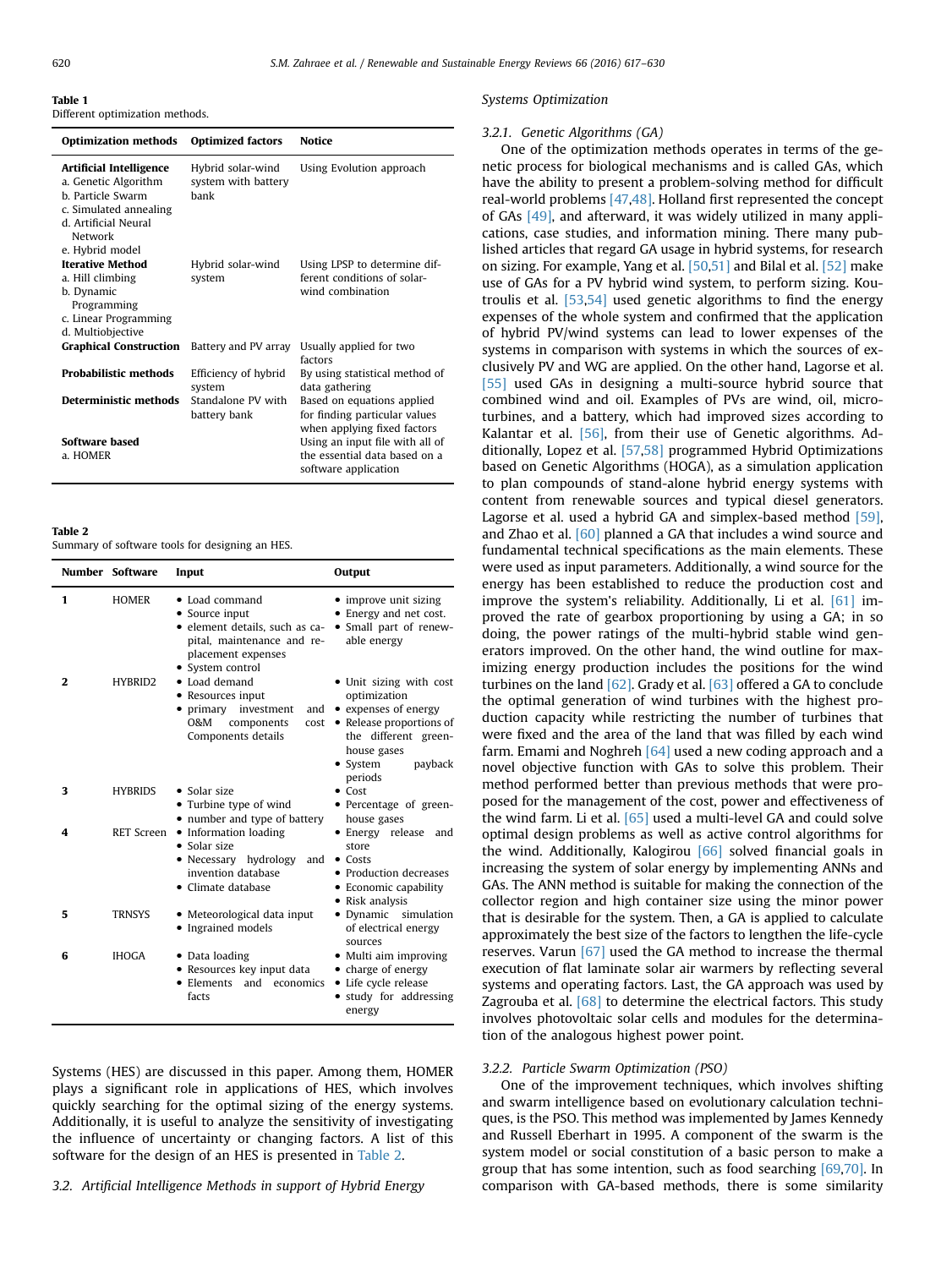between them. The entry data of the PSO approach includes meteorological circumstances, the unit cost of the hybrid components such as installation and continuation costs, limitations and appropriateness of purpose and the principles of specific PSO factors. One of the population-based optimization procedures is the PSObased sizing methodology process. PSO has a large amount of use in hybrid sizing research, such as with GAs, and finding literature examples, such as Gas, is not difficult. Researchers such as Sanchez et al. [\[71\],](#page-12-0) Dehghan et al. [\[72\]](#page-12-0) and Kaviani et al. [\[73\]](#page-12-0) planned a unit sizing PSO system to PV (wind and oil) unit microgrids, and a wind and fuel (oil) cell configuration was recognized by Tafreshi and Hakimi [\[74,75\]](#page-12-0). On the other hand, a wind–PV hybridization and PSO were planned with Wang and Singh [\[76\]](#page-12-0) and Zhao et al. [\[77\].](#page-12-0) The same study shows that Wang and Singh [\[78\]](#page-12-0) employed a PSO in network equivalent hybrid renewable energy systems. For handling hybrid systems, a multi-criteria approach was proposed to solve hybrid systems such as wind turbine generators of wind turbines, photovoltaic panels, and battery problems. These problems have multiple design objectives, such as costs, consistency and releases [\[79\]](#page-12-0). There were more than 20 varieties in the proposals that used PSO algorithms. Zhao et al. [\[80\]](#page-12-0) used Hybrid Particle Swarm Optimization and Wavelet Mutation (HPSOWM) along with GAs. HPSOWM performs efficiently and fast. The Binary Particle Swarm optimization (BPSO) algorithm was also introduced by Kennedy and Eberhart. This approach enables the use of PSO for binary problems [\[80\]](#page-12-0). Pourmousavi et al. [\[81\]](#page-12-0) claimed that particle swarm optimization (PSO) has a very rapid convergence time in comparison with sequential quadratic programming optimization in terms of the energy management. Additionally, forecasting the wind speed is indispensable in wind-related engineering studies and is important in the management of wind farms. As a technique that is essential for the future of clean energy systems, reducing the forecasting errors that are related to the wind speed has always been an important research subject. In this paper, an optimized hybrid method based on the Autoregressive Integrated Moving Average (ARIMA) and Kalman filter is proposed to forecast the daily mean wind speed in western China. This approach employs Particle Swarm Optimization (PSO) to find the optimum factors of the ARIMA model, which develops a hybrid model that is best adapted to the data set, increasing the fitting accuracy and avoiding over-fitting. Afterward, the suggested method is tested on the wind farms of western China, where the proposed hybrid model is shown to perform effectively and steadily [\[82\].](#page-12-0) A model for a wind-CAES system was developed by Kahrobaee and Asgarpoor [\[83\]](#page-12-0) to optimize the daily activities and long-term plans of systems that use the PSO algorithm to maximize their profits. In addition, particle swarm optimization (PSO) was applied to find the maximum placement and sizing of PV distributed generation in radial distribution systems to decrease the power loss. The final result shows that PSOs can achieve a maximum power loss decrease [\[84\]](#page-12-0). In another investigation, a novel method is suggested to find the optimum design of hybrid renewable energy systems that are composed of different generators and storage devices. The ε-constraint approach has been used for minimizing simultaneously the total cost of the system, the fuel emissions and the unmet load. A particle swarm optimization (PSO)-simulation based method has been applied to address the multi-objective optimization problem. Finally, sensitivity analysis was performed for investigating the sensibility of different factors to the constructed model [\[85\]](#page-12-0).

#### 3.2.3. Simulated Annealing (SA)

Studies about wind PV batteries and renewable hydrogen hybrids used the Simulated Annealing (SA) method on optimization problems through a simulated annealing process [\[86\]](#page-12-0). By the ability to avoid local minima, it can integrate a possible role for accepting or rejecting new problem-solving methods. This method was established by Kirkpatrick, Gelatt, and Vecchi in 1983 [\[87\],](#page-12-0) and it has been implemented and expanded since the 1980s′ simple architecture, with effective contributions [\[88\]](#page-12-0). The early heating and cooling processes are important to the SA. The basic algorithm's criteria are the setting value, deviation, cooling plan, and acceptance of search execution. Simulated annealing in ARE-NA 12.0 software was used by Ekren et al. [\[25\]](#page-11-0) to find the optimum point of performance of a hybrid system by considering the loss of the load probability and autonomy analysis on an hourly basis. According to Sutthibun and Bhasaputra [\[89\],](#page-12-0) the model that was used to identify the optimal location and size of the DRG to minimize the real power loss (PL), production (Epg), and the possible severity index (SI) that it faced with regard to apower balance and power generation limitation, used SA as an optimization tool. Based on Ghadimi and Ghadimi [\[90\]](#page-12-0) in 2012, SA minimized the power losses for sizing the DRG and storage banks in a distributed network. According to Fungetal [\[91\]](#page-12-0), to obtain the generator settings and battery charge or discharge schedules in everyday loads, SA was used in a diesel generator and a sine wave inverter with a controller element. Katsigiannis et al. compared SAs with the Tabu algorithm for sizing in an HRES that was used to minimize the COE. As a result, SA was faster to converge, although it was less efficient than the other method [\[92\].](#page-12-0)

#### 3.2.4. Hybrid models

Hybrid approaches are a useful collaboration of two or more different methods that use the beneficial effects of the methods in achieving an optimum result for a particular design problem. Because most of the difficulties that we tackle are multi-objective, conducting a hybrid method is an excellent objective in nature, and utilizing a hybrid approach is a suitable alternative method to address problems that require considerable comprehension of all of the methods. Meza et al. [\[93\]](#page-12-0) developed a multi-objective model to generate expansion planning (MGEP) and an analytical hierarchy process (AHP) model to address a multi-objective problem that included costs, environmental effects, fuel price risks and imported fuel. One solution was achieved by Nasiraghdam and Jadid [\[94\]](#page-12-0), by using a multi-objective artificial bee colony (ABC) algorithm that had considerable quality and good diversity of the pareto front in comparison with multi-objective PSO (MOPSO) methods and non-dominated shorting GA-II (NSGA-II). Alsayed et al. [\[95\]](#page-12-0) used different multi-criteria decision analysis (MCDA) optimization techniques to determine the optimum sizing of PV– WT. Sensitivity analysis of MCDA algorithms was performed by accounting for different weighting criteria approaches with different types of vacillation scenarios of solar radiation and wind speed. Although it was complex, beneficial results were provided that were helpful in the design of hybrid energy systems. An Artificial Neural Network (ANN) strategy was used by considering flow batteries to control the uncertainties in the wind outcomes based on the further lower energy costs. [Table 3](#page-5-0) shows a brief summary of additional hybrid methods in more detail.

# 3.3. Promising method in Hybrid System sizing for future use

#### 3.3.1. Algorithm of ant colony

Finding the direct path of the ants is a developmental routine that has recently been recognized. The basic Ant Colony algorithms were established on the recital of social creatures that have the ability to look for the fastest paths to the food sources while applying famous mater as a pheromone  $[100]$ . The pheromones are the chemical objects that are reserved by the ants to form a communication media among them. Ant Colony System Algorithm (ACSA) is the addition of Ant Colony Optimization (ACO). In most engineering applications, it has better action than the ACO [\[101](#page-12-0)–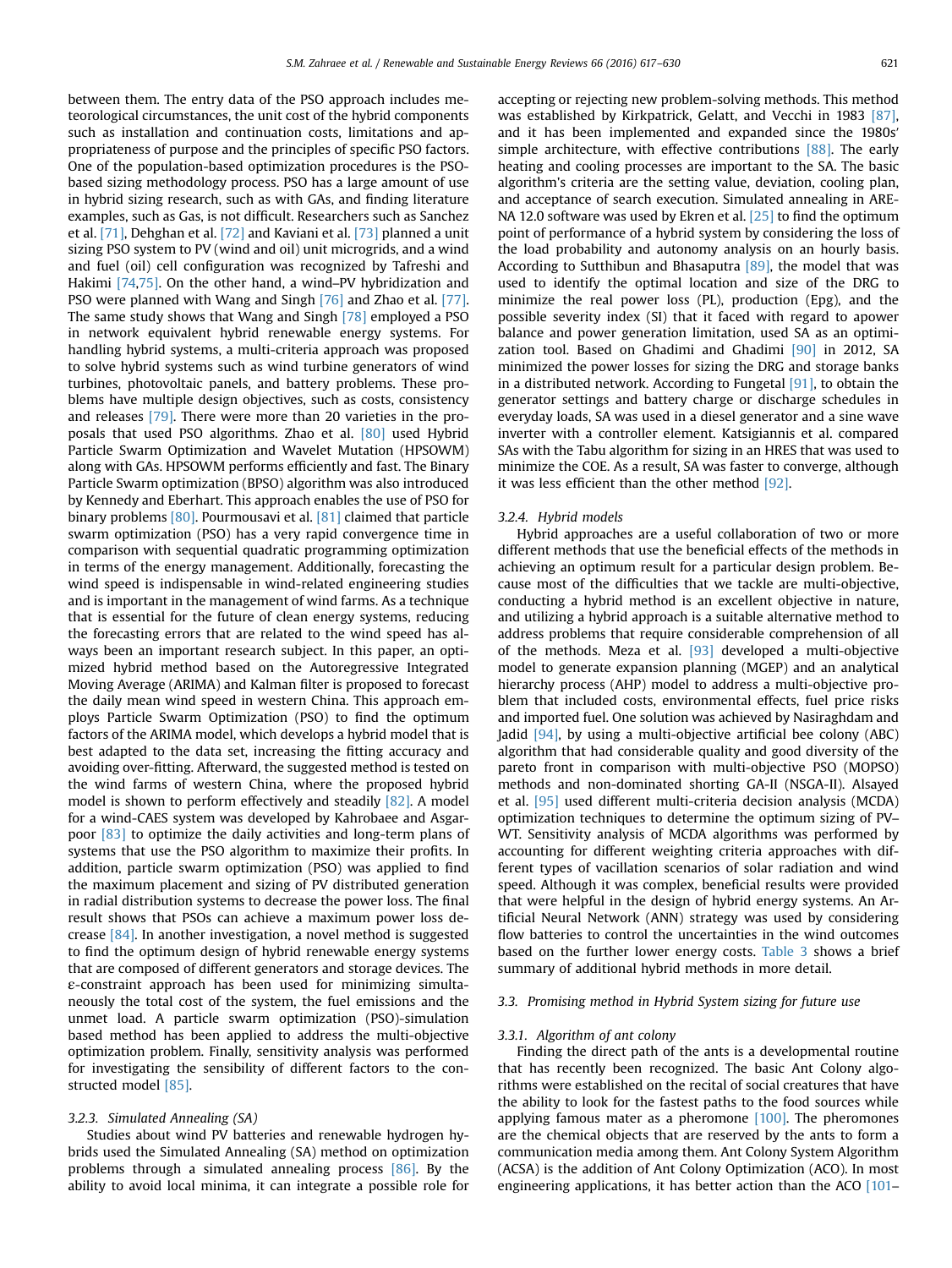#### <span id="page-5-0"></span>Table 3 Summary of Hybrid models.

|        | Reference Systems studied                       | <b>Topics covered</b>                                                                                                                                                          | <b>Highlights</b>                                                                                                                                                                                                                                                                                                                                                                                                                                                                                                                                                                                                   |
|--------|-------------------------------------------------|--------------------------------------------------------------------------------------------------------------------------------------------------------------------------------|---------------------------------------------------------------------------------------------------------------------------------------------------------------------------------------------------------------------------------------------------------------------------------------------------------------------------------------------------------------------------------------------------------------------------------------------------------------------------------------------------------------------------------------------------------------------------------------------------------------------|
| $[93]$ | Oil/steam, coal/seam, , hydro,<br>wind, nuclear | price risk and minimization of outage cost<br>(reliability)                                                                                                                    | Total costs, CO2 emission, Fuel consumption, Energy • The research indicates a multi-objective generation expansion<br>planning (MGEP) model of a power electric system that involves<br>renewable energy sources (RES)<br>• The mixed-integer linear programming (MILP) is implemented<br>for the suggested optimization, and an effective linearization<br>approach is suggested to change the non-linear reliability metrics<br>into a set of linear expressions.<br>• Fuzzy decision maker is used to choose the most-preferred so-                                                                             |
| $[94]$ | PV, Wind and Fuel cell                          | and emissions                                                                                                                                                                  | lution among the Pareto results.<br>Power loss minimization, voltage stability index, COE • The results that were achieved by the multi-objective artificial<br>Bee colony algorithm have a suitable quality and better diversity<br>of the pareto front compared to the NSGA-II and MOPSO<br>methods.                                                                                                                                                                                                                                                                                                              |
| [95]   | PV and wind generator                           | Emissions decrease, estimated expenses and social<br>acceptance                                                                                                                | • This paper includes optimum sizing of PV-WT by using different<br>multi-criteria decision analysis (MCDA) optimization techniques.<br>• Sensitivity analysis of the MCDA algorithms has been performed,<br>in terms of weighting criteria approaches with different fluc-<br>tuation in the scenarios of wind speed and solar radiation<br>profiles.<br>• The proposed approach gives the decision maker the ability to<br>comprise any type of criteria, enabling a confirmation of the in-<br>fluence of these criteria on the optimal solutions, by considering<br>different input data sensitivity scenarios. |
| $[96]$ | Costs, environmental effects,                   | Conventional steam units, coal units, combined cycle<br>imported fuel and fuel price risks modules (CC), nuclear, gas turbines (TG), wind farms,<br>geothermal and hydro units | In this study, a multi-objective model for a generation expansion<br>$\bullet$<br>planning (MGEP) model is proposed. A model is developed to<br>suggest the nondominated solutions and using the Analytical<br>Hierarchy Process (AHP) to choose the "best solution" among the<br>representative (clustered) solutions.<br>• A large problem is time: access to the main decision makers is<br>restricted, and it could be expensive. Another problem is that<br>there is comparatively limited experience with such approaches<br>in a group setting, in which group members have a variety of<br>priorities.      |
| $[97]$ | PV, Wind, Diesel, Biodiesel and<br>Battery bank | COE and total greenhouse gas emissions (GHG)                                                                                                                                   | • The large sizes of diesel-fueled generators cause COEs that are<br>too small and CO2-eq. emissions that are large because enormous<br>sizes of biodiesel-fueled generators cause a reversal in the out-<br>comes. Moreover, the use of FC with natural gas as a fuel is not<br>suggested because of the enormous expense and the high CO2-<br>eq. emissions that are released.                                                                                                                                                                                                                                    |
| [98]   | Wind generator and battery                      | Lowest cost of battery connection with large wind<br>farm                                                                                                                      | • The paper shows sizing and control approaches for a zinc-bro-<br>mine flow battery-based energy storage system.<br>• The results present that the power flow control strategy does<br>have an important effect on the proper sizing of the rated power<br>and energy of the system. Specifically, ANN control strategies<br>lead to less expended energy in the storage systems than sim-<br>plified controllers.                                                                                                                                                                                                 |
| $[99]$ | PV, Wind and Battery                            | Installation expenses and productivity                                                                                                                                         | • This paper assesses the productivity of a hybrid system that in-<br>cludes combinations of renewable energy generation and energy<br>storage to satisfy a controllable HVAC load                                                                                                                                                                                                                                                                                                                                                                                                                                  |

[104\]](#page-12-0). Wang et al. improved an optimization process based on ACSA in 2008 by reducing a compound consistency index to determine the best rec-loser and DRG locations. The authors recommended the idea to extend the simultaneous locations of both re-closers and DRGs, which are together dependent on the reliability en-hancement [\[105\].](#page-12-0) Additionally, Sookananta et al. [\[106\]](#page-12-0) planned ACSA to find the best location and sizing of the DRG in radial distribution systems, to decrease the general line losses of the net. Other research, such as in Fetanat and Khorasaninejad [\[107\]](#page-12-0) used ant colony optimization applied to constant domains (ACOR) based digital programming for size optimization in a hybrid photovoltaic (PV)–wind energy system. ACOR is an easy extension of ant colony optimization (ACO). Additionally, it is the notable ant-based algorithm for perpetual optimization. In this setting, the variables are first considered to be real and are then rounded in each step of the iteration. The number of solar panels, wind turbines and batteries are selected as decision variables of the integer programming problem. The main goal of the design of a PV–wind system is the total design cost, which is the sum of the total capital cost and the total maintenance cost; this sum should be minimized. The optimization is separately performed for three renewable energy systems, including hybrid systems, solar stand alone and wind stand alone. A complete data set, a regular optimization formulation and ACOR-based integer programming are the main features of this paper. The optimization results showed that this method gives the best results in only a few seconds. Additionally, the results are compared with other artificial intelligence (AI) approaches and a conventional optimization method. Moreover, the results are very promising and prove that the authors' proposed approach outperforms them in terms of reaching an optimal solution and speed [\[108\]](#page-12-0).

#### 3.3.2. Algorithm of the Artificial Immune System (AIS)

AISs are motivated by immunology, the role of the immune system and the values viewed in the natural world [\[109\]](#page-12-0), which was presented in the 1990s. In addition, the immune system is a vital defense against self-approach that protects human health from enemies or pathogens such as microbes and viruses. This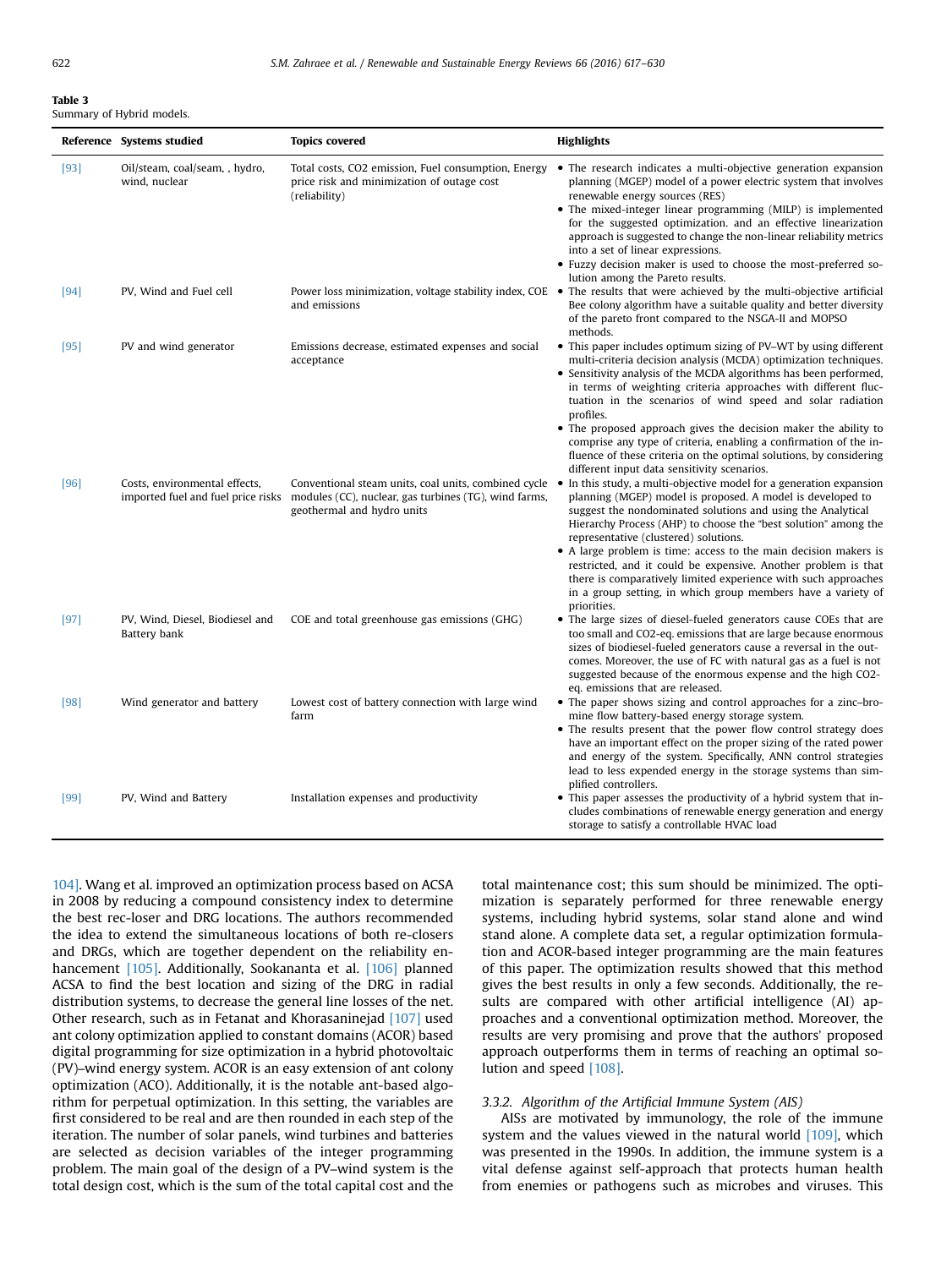# <span id="page-6-0"></span>Table 4

Brief summary of Artificial Intelligence Methods for Hybrid Energy Systems.

|         | Reference Systems studied                                                                                                                            | <b>Topics covered</b>                                                                                                                                                                                                                                                                                                                                                                                                                                                                                  | <b>Highlights</b>                                                                                                                                                                                                              |
|---------|------------------------------------------------------------------------------------------------------------------------------------------------------|--------------------------------------------------------------------------------------------------------------------------------------------------------------------------------------------------------------------------------------------------------------------------------------------------------------------------------------------------------------------------------------------------------------------------------------------------------------------------------------------------------|--------------------------------------------------------------------------------------------------------------------------------------------------------------------------------------------------------------------------------|
|         | <b>Solar and Wind Systems</b>                                                                                                                        |                                                                                                                                                                                                                                                                                                                                                                                                                                                                                                        |                                                                                                                                                                                                                                |
| [113]   | Only standalone PV-wind hybrid systems                                                                                                               | • Criteria for optimizations and simulation modeling of • Artificial intelligence techniques are identified to be<br>photovoltaic systems, wind energy systems, battery<br>storage systems<br>• Software tools for hybrid solar-wind system reviewed<br>are<br>$\bullet$ HOMER<br>• HYBRID2<br>$\bullet$ HOGA                                                                                                                                                                                          | promising. which require further exploration                                                                                                                                                                                   |
| [114]   | Study covers PV-battery, PV-wind-battery<br>and PV-wind-diesel-battery hybrid<br>systems                                                             | • Optimization Techniques reviewed:<br>• Genetic Algorithms<br>• Honey Bee mating Optimization<br>• Particle Swarm Optimization<br>• Evolutionary Algorithm<br>• Artificial Intelligence<br>• Pareto-based multi-objective optimization and par-                                                                                                                                                                                                                                                       | • GA and PSO as the most useful and promising multi-<br>objective optimization methods in hybrid system<br>design                                                                                                              |
| [115]   | Study includes standalone and grid-con-<br>nected PV systems, PV-diesel generator<br>systems, PV-wind systems, PV-wind-die-<br>sel generator systems | allel processing<br>reviewed are:<br>• Intuitive methods<br>• Numerical methods<br>• Analytical methods<br>• Other methods(Artificial Intelligence)<br>• Reviewed grid connected hybrid systems sizing opti-<br>mization methods:<br>• Intuitive methods<br>• Numerical methods<br>• Artificial intelligence methods                                                                                                                                                                                   | • Standalone PV systems size optimization methods • Artificial intelligence techniques have the potential<br>to improve the process of optimization                                                                            |
| [116]   | All Types of Hybrid Energy Systems<br>Covers all types of renewable energy-<br>based hybrid systems                                                  | (ORIENTE), (GAMS). The OptQuest, LINDO, WDILOG2,<br>Dividing Rectangles (DIRECT). (SimPhoSys), (DOIRES).<br>(GRHYSO), H2RES and The Geo- Spatial Planner for<br>Energy Investment Strategies.<br>• Optimization techniques discussed are:<br>• Genetic algorithm<br>• Particle swarm optimization<br>• Simulated annealing<br>• Linear programming<br>• Simplex algorithm<br>• Neural Networks<br>• Evolutionary algorithm<br>· Random, repeatable, probabilistic, parametric and                      | • Software tools discussed are: HOMER, HYBRID2, • Promising techniques identified are: Ant colony al-<br>gorithm, Artificial immune system algorithm, Tabu<br>Search, Honey Bee Algorithm, Bacterial Algorithm,<br>Game Theory |
| $[117]$ | Study includes all types of renewable en-<br>ergy-based hybrid systems                                                                               | numerical way.<br>of power supply probability (LPSP), Levelized cost of<br>energy (LCE))<br>• Hybrid energy system sizing methodologies reviewed<br>are:<br>· Probabilistic methods,<br>• Iterative methods,<br>· Hybrid methods (Genetic Algorithm, Artificial<br>Intelligence)<br>• Analytical methods including software or numerical                                                                                                                                                               | • Reviewed hybrid system performance indicators (Loss • Study suggests that hybrid optimization methodol-<br>ogies are superior to other methods.                                                                              |
| $[118]$ | Covers all types of renewable energy-<br>based hybrid systems                                                                                        | approximations of component<br>• Discussed design parameters, evaluation criteria and • Hybrid optimization methodologies<br>control and energy management of hybrid energy<br>systems _ Software tools reviewed are<br>• HOMER<br>$\bullet$ HOGA<br>• RETScreen<br>• HYBRIDS<br>• TRNSYS<br>• Sizing methodologies reviewed are:<br>• Graphic construction methods<br>• Probabilistic methods<br>• Analytical methods<br>• Iterative methods<br>• Artificial intelligence methods<br>• Hybrid methods | are<br>re-<br>commended for hybrid systems research to avoid<br>the limitations of one methodology                                                                                                                             |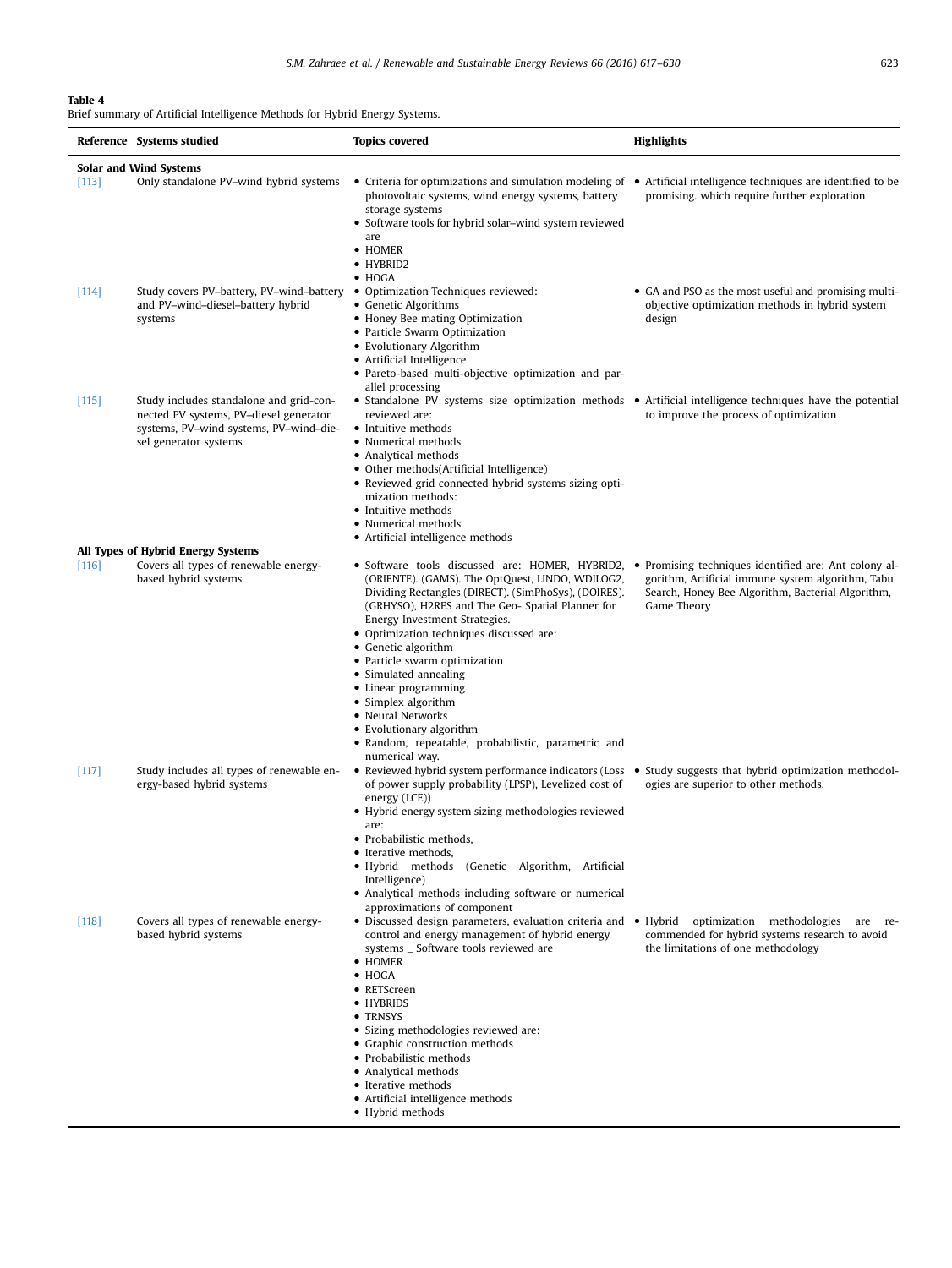procedure will be able to differentiate among self-cells and nonself-cells. Afterward, the immune system executes an immune answer to remove the non-self-cells [\[110](#page-12-0)–[112\]](#page-12-0). Based on the AIS optimization process for hybrid system sizing, the explanations in the search area could be used as encryption in an antigen population in the AIS algorithm. During each iteration, the structure of the antigen populace that was adopted and the peoples' performance through the eradication of impossible solutions were evaluated. Previous antigens, including affinities, were supplanted by new antigens that were beneficial to the collection affinities. A summary of an artificial intelligence application that considers the energy produced based on solar, wind and all types of hybrid energy systems is shown in [Table 4.](#page-6-0)

### 3.4. Other promising approaches

Many methods can be used as conceptual methods in the future for improving the proficiency and cost-effectiveness in sizing hybrid energy systems. The most utilized methods in applications are the Tabu Search [\[119,120\],](#page-12-0) honey bee mating algorithm [\[121,122\],](#page-12-0) bacterial food algorithm  $[123,124]$  $[123,124]$ , game playing theory  $[125,126]$  and combination of metaheuristic algorithms. In this section, the combination of different methods with artificial intelligence approaches are reviewed based on their energy production, which is produced from, e.g., wind, solar and other hybrid and renewable systems.

#### 3.4.1. Wind systems

Detailed predictions of the wind speed and power are essential for improving the safety of renewable energy utilization. Comparing this goal with physical techniques showed that statistical procedures are usually simpler and produce better fits for small amounts of land. Determined by the designs of wavelets and established time series analysis, a new short-term forecasting approach is proposed. Simulation of real-time data shows that (1) the relative mean deviation in many-step predictions is related to the proposed method by a minute. However, this finding is better than standard time series methodology as well as BP methodology. (2) The suggested method is strong in skipping data. (3) The proposed method applies to both the wind speed and power prediction [\[127\].](#page-13-0) Pousinho et al. [\[128\]](#page-13-0) proposed a stochastic programming method to trade wind energy in a market context under ambiguity. The main reason for the profits obtained by the power producers is the energy market values. The unpredictable nature of wind power shows an additional source of uncertainty.

The wind speed series show uncertain and nonlinear events. The essential and safe use of renewable energy utilization depends on the accurate forecasting of the wind speed. Hybrid models always have tremendous accuracy. According to the theories of Wavelets, particle swarm optimization, artificial neural networks, and genetic algorithms, two hybrid predicting frameworks "(GA) and (PSO)" are suggested to predict the non-fixed wind rates. Comparisons of the forecasting performance using several algorithm combinations showed that the various components in these two hybrid frameworks involved the following:

- i. Two proposed hybrid predicting structures involve a proper variety of precision supplied in wind speed calculations, which can also apply to wind power sources.
- ii. The augmentation of the GA, as well as the PSO components, is not notable, whereas the Wavelet component is important [\[129\]](#page-13-0).

The approach of wind speed forecasting plays a leading role in providing the safety of wind power performance. In this paper, four different hybrid methods are proposed for high-precision multi-step wind speed forecasting in terms of the Adaboost (Adaptive Boosting) algorithm and the MLP (Multilayer Perceptron) neural networks. In the hybrid Adaboost–MLP forecasting architecture, four important algorithms are adopted for the training and modeling of MLP neural networks, including the GD-ALR-BP algorithm, GDM-ALR-BP algorithm, CG-BP-FR algorithm and BFGS algorithm. This research aims at investigating the promoted prediction percentages of MLP neural networks by Adaboost algorithm optimization under various training algorithms. The hybrid models in the performance comparison include Adaboost– GD-ALR-BP–MLP, Adaboost–GDM-ALR-BP–MLP, Adaboost– CG-BP-FR–MLP, Adaboost–BFGS–MLP, GD-ALR-BP–MLP, GDM-ALR-BP–MLP, CG-BP-FR–MLP and BFGS–MLP. Two experimental results showed the following: (1) the proposed hybrid Adaboost–MLP forecasting architecture is effective for wind speed forecasting; (2) the Adaboost algorithm has promoted the prediction performance of the MLP neural networks considerably; (3) among the proposed Adaboost–MLP forecasting models, the Adaboost–CG-BP-FR–MLP model has the highest performance; and (4) the improved percentages of the MLP neural networks by the Adaboost algorithm decreased step by step with the following sequence of training algorithms: GD-ALR-BP, GDM-ALR-BP, CG-BP-FR and BFGS [\[130\]](#page-13-0). Zhang et al. [\[131\]](#page-13-0) recommends a hybrid computational design in terms of Sequential Quadratic Programming (SQP) and PSOs, to approach the Combined Unit Commitment and Emission (CUCE) intricacy. Developing a model that comprises both thermal dynamos and wind farms, the suggested hybrid computational design manages the scheduling and greenhouse gasses emissions expenses, and it used a set of mathematical models. The final results cited that the proposed hybrid method is better based on the speed and accuracy. The main contribution of this method is the construction of an emissions unit commitment model that is combined with wind energy and connects the SQP and PSO methods to obtain rapid and higher performance optimization [\[131\].](#page-13-0)

# 3.4.2. Solar systems

Various optimization methods have been recommended to identify the parameters of solar cells. Nevertheless, most of them obtain sub-optimal solutions due to their precipitate convergence and their difficulty in overcoming local minima in multi-modal problems. Oliva et al. [\[132\]](#page-13-0) proposed the use of the ABC (Artificial Bee Colony) algorithm to identify the solar cells' parameters accurately. The ABC algorithm is an evolutionary technique that is inspired by the intelligent foraging habits of honey bees. Comparing this technique with other evolutionary algorithms, ABC manifests a better search capacity to face the multi-modal objective functions. To illustrate the proficiency of the intended approach, it is compared to other well-known optimization methods. The experimental results demonstrate the high performance of the proposed method in terms of the robustness and accuracy [\[132\].](#page-13-0) The measurement of the PVT properties of natural gas in gas pipelines, gas storage systems, and gas reservoirs requires accurate values of the compressibility factor. Although the equation of state and empirical correlations were utilized to estimate compressibility factor, the demands for novel, more reliable, and easy-to-use models encouraged the researchers to introduce modern tools such as artificial intelligence systems. This paper introduces PSO and GA as population-based stochastic search algorithms to optimize the weights and biases of the networks and to prevent trapping in local minima. Hence, in this paper, GA and PSO were used to minimize the neural network error function [\[133\].](#page-13-0)

An absolute mathematical paradigm is a useful tool for simulation, estimation, and management as well as the optimization of solar cell operations. This approach is useful because of the nonlinearity of the solar cell models and the limitations of traditional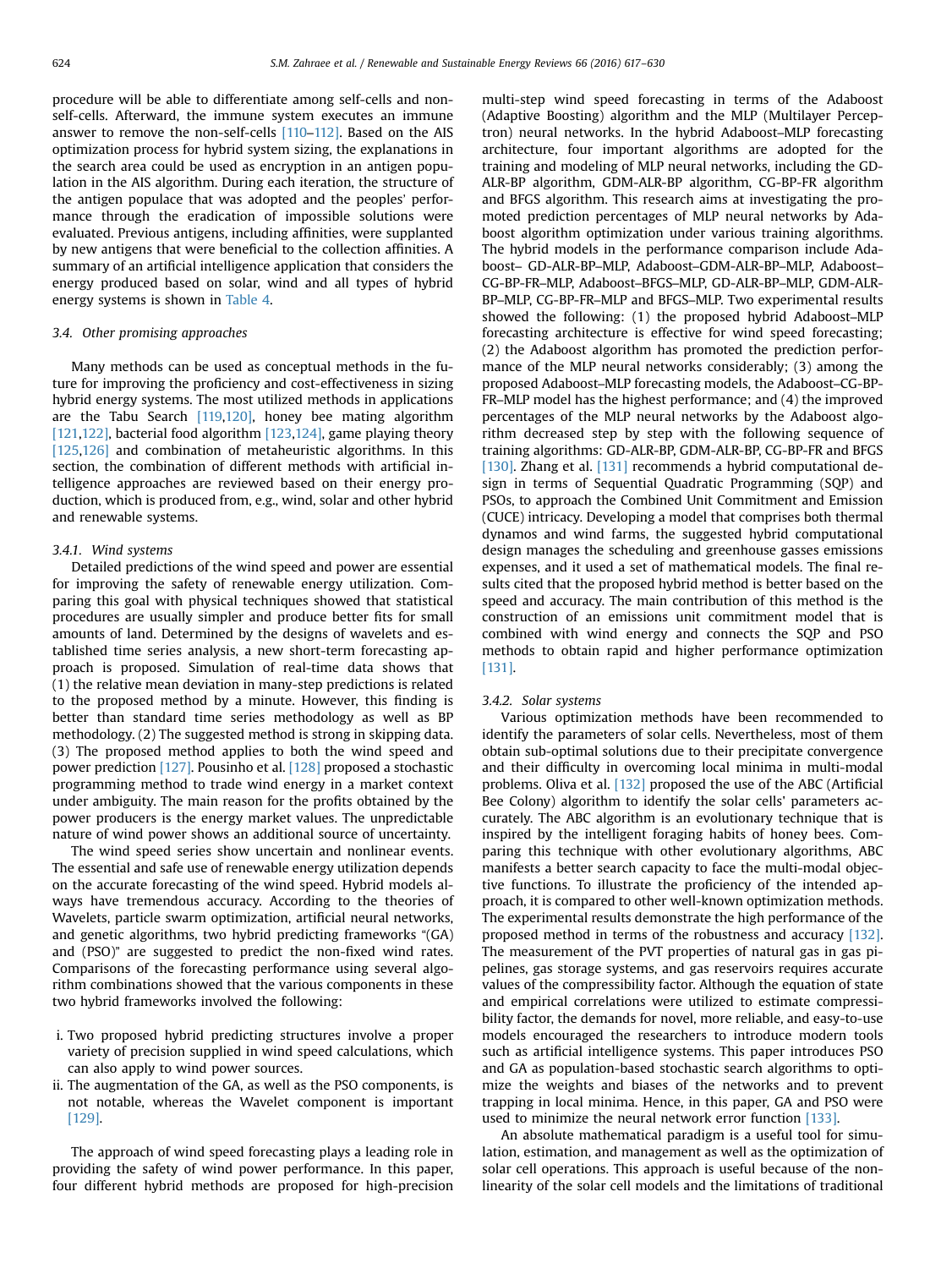optimization methods in the identification of unknown factors. Simulated Bee Swarm Optimization (ABSO) is a newly proposed algorithm that is encouraged by the intelligent characteristics of honey bees. In this paper, the proposed ABSO-based parameter identification procedure is described in terms of diode models that are composed of a single and double models for a 57-mm diameter commercial (R.T.C.) silicon solar cell. The final results showed that they are quite favorable and outperform those that are conducted by the other research methods [\[134\].](#page-13-0)

# 3.4.3. Other Hybrid systems

Recently, it has become obvious from studies that hypotheses based on Knowledge-based professional systems have become important instruments for scientists and engineers. Today, it is not easy to arrive at solutions by previous methods because there are many attractive features that lead to addressing real and difficult engineering problems. Furthermore, by the growing worldwide demand for various types of energy, highly developed intelligent forecasting techniques are necessary to establish the basics of making decisions. Thus, in this study, a new approach was presented to create professional systems to simulate various types of energy requests with related factors and pressures. The capability of this method is evaluated by implementing it in three case studies, namely, annual electricity demands, natural gas demands and oil products required in Iran. The results from this method (COR-ACO-GA) provide more accurate and stable calculations than for neuro fuzzy systems (ANFISs). Additionally, it can support decision makers in appropriate arrangements for a future (subsequent) period [\[135\]](#page-13-0). In one investigation, a multi-agent solution (MAS) to energy management in a distributed hybrid renewable energy system was presented. This system has constituents, characteristics, and excitation devices. The validation of the MAS showed its feasibility in achieving all of the system requirements. Therefore, five varieties of agents are offered, which for each agency is built in a three-layered architecture. A macro MAS is also shown in detail. Its framework contains an overall optimization function such as JADE (Java Agent Development). As a result, studies showed MAS to be a suitable solution for the energy management of the distributed hybrid renewable energy system [\[136\].](#page-13-0) To enhance the amount of efficiency for future projections in China, this study used a hybrid algorithm and PSO along with GA for a top Energy Demand Estimating (PSO–GA EDE) model. The parameters of the three types of approaches in the model (linear, exponential, and quadratic) was optimized by PSO–GA, while applying determinants, such as GDP, economic structure, population, rate of urbanization, and energy consumption structure, which influence the demand. The simulation outcomes of the suggested model have increased correctness and reliability compared to other single optimization approaches over 20 years. [\[137\]](#page-13-0).

Another optimization approach used the ANFIS (Adaptive Neuro-Fuzzy Inference System) to illustrate the PV and wind origins. The algorithm developed is related to "HOMER (Hybrid Optimization Model for Electric Renewables)" with HOGA (Hybrid Optimization by Genetic Algorithms) software, and the final results demonstrate a precision of 96% for wind and PV. PSCAD/ EMTDC was used to simulate the optimized operation, and the results claimed that a small amount of excess energy is released [\[108\]](#page-12-0). In another study, ABSO was used by modeling all of the segments and describing an objective function that was based on the total annual cost. Thus, the maximum acceptable loss in the power supply probability (LPSPmax) is determined for a reliable system. This approach used conditional rules to find the global solution. As a result, LPSP<sub>max</sub> was set to 0%, 0.3% and 1%, and the PV/WT/FC is a highly cost-effective energy system, and thus, at LPSP $_{\text{max}}$  2%, the WT/FC is the most cost-effective hybrid system [\[138\]](#page-13-0). A model using an ANN has been recommended to assess hybrid system behavior. It is associated with wind speed and solar radiation, battery storage life span, and fuel costs. The Hybrid Intelligent Algorithm proposed a combination of analysis of a Monte Carlo simulation method and ANN training in a GA optimization model. It was applied to define input and output data sets that were chosen from 519 tasters, which were later utilized to train the ANNs and decrease the effort that was needed. The generalization power of the ANNs was calculated based on the RMSE (Root Mean Square Error), MBE (Mean Bias Error), MAE (Mean Absolute Error) and R-squared estimators while applying another 200 samples. The conclusions showed that the accessible model can symbolize the main characteristics of a hybrid power in nonreliable operating situations [\[139\].](#page-13-0)

Berrazouane and Mohammedi [\[140\]](#page-13-0) presented the development of an optimized fuzzy logic controller (FLC) for operating a standalone hybrid power system, which was based on the cuckoo search algorithm. The FLC inputs are the batteries' state of charge (SOC) and net power flow, and the FLC outputs are the power rates of the batteries, photovoltaic and diesel generator. Data for weekly solar irradiation, ambient temperature and load profile are used to tune the proposed controller by using the cuckoo search algorithm. The optimized FLC is able to minimize the loss of power supply probability (LPSP), excess energy (EE) and levelized energy cost (LEC). Moreover, the results of the CS optimization are better than those of particle swarm optimization PSO for a fuzzy system controller [\[140\].](#page-13-0) The tradeoff between the expense and reliability of the method is a major bargain in devising hybrid methods. Thus, the Optimization of a Hybrid Micro-Grid System (HMGS) is examined. A hybrid wind/PV system with battery storage and a diesel generator is used for this purpose, and the Multi-Objective Particle Swarm Optimization (MOPSO) technique is used to find the reliable configuration of the system. Data from a set of wind speeds from three meteorological stations was gathered on an hourly basis in Iran. These selected stations (Nahavand, Rafsanjan, and Khash) were examined for HMGS optimizations. However, the designs of the systems mentioned above and the results agree in that the MOPSO optimization model produces components of appropriate sizes at each location. It is also argued that the use of HMGS can be considered to be a real option for promoting electrification projects and improving energy access within isolated Iranian areas or other developing nations that experience the same or similar climatic situations [\[141\].](#page-13-0) Leou [\[142\]](#page-13-0) used genetic algorithms combined with linear programming (GALP) to find the optimum capacity and working performance of a VRB energy storage system. He considered the operations and maintenance costs, installation expenses and incomes as comprising the energy price for decreasing transmission access expenses and delaying facility investment. Tan et al. [\[143\]](#page-13-0) used PSO along with a gravitational search algorithm (GSA) to develop a novel optimization model for the siting and sizing of DGs based on real power losses and the grid VA requirement. The final results showed that the proposed approach is effective, robust and proficient for addressing the mixed integer nonlinear optimization problem. Another study proposed a new self-adaptive optimization algorithm based on the θ-Particle Swarm Optimization (θ-PSO) algorithm to find the whole search space globally. In this paper, a novel probabilistic design based on a 2 m Point Estimate Method (2 m PEM) was suggested for considering the uncertainties in the optimum energy management of MicroGrids (MGs) that involve a variety of renewable power sources such as Micro Turbine (MT), Photovoltaics (PVs), storage devices and Wind Turbines (WTs) [\[144\]](#page-13-0). Battery storage and Standalone microgrids with renewable sources play a significant role in handling power supply problems in remote areas such as islands. The lifetime parameter of a battery energy storage system must be fully studied to obtain economic and reliable performance of a standalone microgrid as well as to consider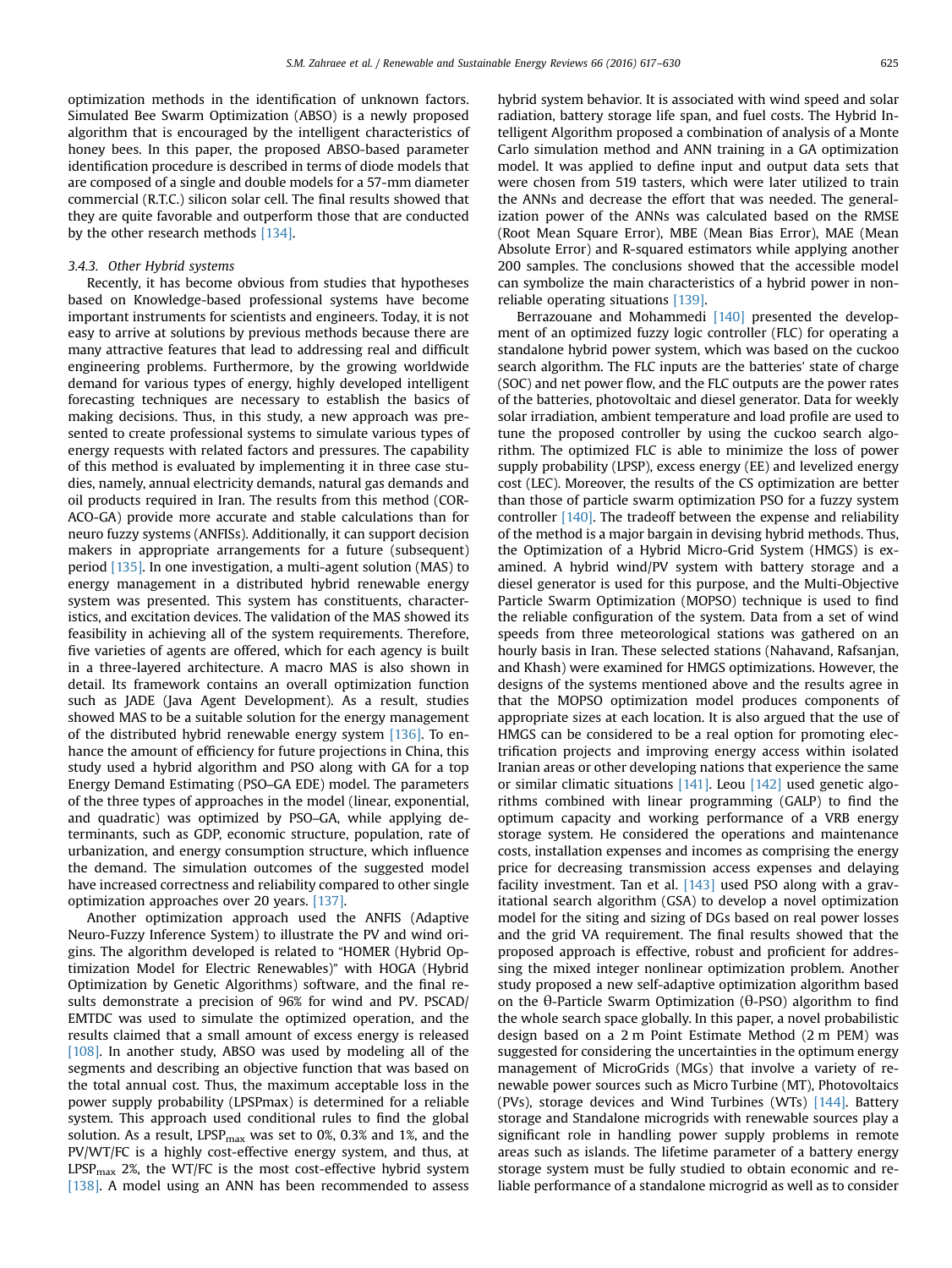#### Table 5

Summary of combined different artificial methods.

|                      | Reference Systems studied                                                                        | <b>Topics covered</b>                                                                                                                                 | <b>Highlights</b>                                                                                                                                                                                                                                                                                                                                                     |
|----------------------|--------------------------------------------------------------------------------------------------|-------------------------------------------------------------------------------------------------------------------------------------------------------|-----------------------------------------------------------------------------------------------------------------------------------------------------------------------------------------------------------------------------------------------------------------------------------------------------------------------------------------------------------------------|
| <b>Wind Systems</b>  |                                                                                                  |                                                                                                                                                       |                                                                                                                                                                                                                                                                                                                                                                       |
| $[127]$              | wind speed and wind power forecasting                                                            | • statistical methods                                                                                                                                 | • error is small, which is better than in classical time series<br>methodology;<br>• robust in addressing jumping data;<br>• applicable to both wind speed and wind power forecasting                                                                                                                                                                                 |
| $[128]$              | trading wind energy in a market en-<br>vironment under uncertainty                               | • stochastic programming approach                                                                                                                     | • comparison of optima in the market at different risk levels.<br>• proposed method on a realistic case study                                                                                                                                                                                                                                                         |
| $[129]$              | predict non-stationary wind speeds                                                               | • traditional time series examination,<br>$\bullet$ GA<br>• (PSO) and artificial neural networks,<br>• two hybrid forecasting frameworks [(GA)-(PSO)] | • both of them are suitable for different accurateness re-<br>quirements in wind speed forecasting.<br>• the GA and the PSO components in improving the MLP are<br>not significant, whereas the Wavelet component is<br>significant                                                                                                                                   |
| $[130]$              | wind speed prediction                                                                            | • MLP neural networks, including<br>• GD-ALR-BP algorithm<br>• GDM-ALR-BP algorithm<br>• CG-BP-FR algorithm<br>• BFGS algorithm                       | • Adaboost-the MLP forecasting architecture is effective for<br>wind speed predictions<br>• the Adaboost algorithm has promoted the forecasting<br>performance of the MLP neural networks considerably;<br>. the Adaboost-CG-BP-FR-MLP model has the best<br>performance<br>• Adaboost algorithm decreases step by step with the se-<br>quence of training algorithms |
| $[131]$              | house gases emissions cost                                                                       | Particle Swarm Optimization (PSO)                                                                                                                     | minimize the scheduling cost and green- • Sequential Quadratic Programming (SQP) and • Implementation of a release unit model with wind energy<br>when combining the SQP and PSO                                                                                                                                                                                      |
| <b>Solar Systems</b> |                                                                                                  |                                                                                                                                                       |                                                                                                                                                                                                                                                                                                                                                                       |
| [132]                | accurately identify the solar cells'<br>parameters                                               | • ABC (artificial bee colony) algorithm                                                                                                               | • high performance of the proposed method in terms of<br>robustness and accuracy                                                                                                                                                                                                                                                                                      |
| $[133]$              | solar cell systems                                                                               | • Particle swarm optimization (PSO)<br>• Genetic algorithm (GA)                                                                                       | · Helpful tool for simulation, estimation, management, and<br>optimization of solar cells.<br>· meta heuristic algorithms have attracted significant<br>attention                                                                                                                                                                                                     |
| [134]                | diameter commercial (R.T.C. France) sili-<br>con solar cell                                      | • Artificial bee swarm optimization (ABSO)                                                                                                            | • The results found by the other studied methods                                                                                                                                                                                                                                                                                                                      |
|                      | <b>Other Types of Hybrid Systems</b>                                                             |                                                                                                                                                       |                                                                                                                                                                                                                                                                                                                                                                       |
| [135]                | construct expert systems by ability in<br>modeling and imitation of energy<br>commands           | • supportive (COR-ACO-GA)                                                                                                                             | • to signify that COR ACO GA<br>· adaptive (ANFISs)<br>$\bullet$ (ANNs)                                                                                                                                                                                                                                                                                               |
| $[136]$              | energy management in a distributed hy-<br>brid renewable energy                                  | • multi-agent (MAS) solution                                                                                                                          | • suitable solution for energy management of a distributed<br>hybrid renewable energy generation system                                                                                                                                                                                                                                                               |
| $[137]$              | optimal Energy Demand Estimating (PSO- • Particle Swarm Optimization<br>GA EDE) model, for China | • and Genetic Algorithm                                                                                                                               | • proposed model has greater accuracy and reliability than<br>other single optimization methods                                                                                                                                                                                                                                                                       |
| [138]                | Optimally size a hybrid energy system                                                            | • Artificial bee swarm optimization (ABSO)                                                                                                            | • stochastic rules to escape local optima and find a global<br>solution                                                                                                                                                                                                                                                                                               |
| $[139]$              | wind and solar, battery life span, and fuel $\bullet$ ANN (artificial neural network)<br>prices  | • Monte Carlo simulation approach<br>• genetic algorithm optimization model                                                                           | • it can represent the main uniqueness of a typical hybrid<br>power system under doubtful operating conditions                                                                                                                                                                                                                                                        |
| $[140]$              | operating a standalone hybrid power<br>system                                                    | · optimized fuzzy logic controller (FLC)<br>• cuckoo search algorithm                                                                                 | • results of CS optimization are better than those of particle<br>swarm optimization (PSO) for a fuzzy system controller                                                                                                                                                                                                                                              |
| [141]                | Hybrid Micro-Grid System (HMGS)                                                                  | (MOPSO)                                                                                                                                               | • Multi-Objective Particle Swarm Optimization • MOPSO optimization model produces suitable sizing of the<br>elements for each place                                                                                                                                                                                                                                   |
| $[144]$              | renewable power sources                                                                          | self-adaptive modification PSO method (SAM-0-<br>PSO)                                                                                                 | • 2 m Point Estimate Method (2 mPEM) with a • A novel self-adaptive modification approach based on the<br>0-PSO algorithm was proposed.<br>• Several renewable sources such as PV, WT, FC and MT as<br>well as storage devices are considered.<br>• 0-PSO algorithm is used for the first time to solve MG<br>operations management.                                  |
| $[145]$              | standalone microgrid                                                                             | nated sorting genetic algorithm (NSGA-II)                                                                                                             | • a multi-objective optimization and non-domi- • Minimize the power generation cost and maximize the life<br>of the lead-acid batteries                                                                                                                                                                                                                               |

the rate of renewable resource utilization. In this research, a standalone microgrid on Dongfushan Island in China was selected as a case study to investigate its economic operation. To achieve this goal, an optimization model composed of operations and maintenance expenses, battery life losses and environmental costs was proposed to find a set of optimum factors of operations strategies. Therefore, a multi-objective optimization and nondominated sorting genetic algorithm (NSGA-II) was combined to minimize the power generation expenses as well as to maximize the applicable life of the batteries. The final results showed that the suggested approach can optimize the system operation by considering a variety of scenarios, and it can aid users in achieving the optimum operation design of the actual microgrid system [\[145\]](#page-13-0). Table 5 indicates a summary of other combined artificial intelligence methods to optimize the hybrid energy systems.

# 4. Results and discussion

The increase in global energy requirements and the environmental issues that are based on fossil energy performance have encouraged the broad, extensive study of the use of renewable energy techniques instead of traditional fossil fuels. Specifically, hybrid systems, which are described as a combination of renewable and back-up parts or traditional energy sources, play a significant role in finding suitable solutions for handling the challenges that the world confronts today with regard to the sustainability concerns of energy demands and environmental safety.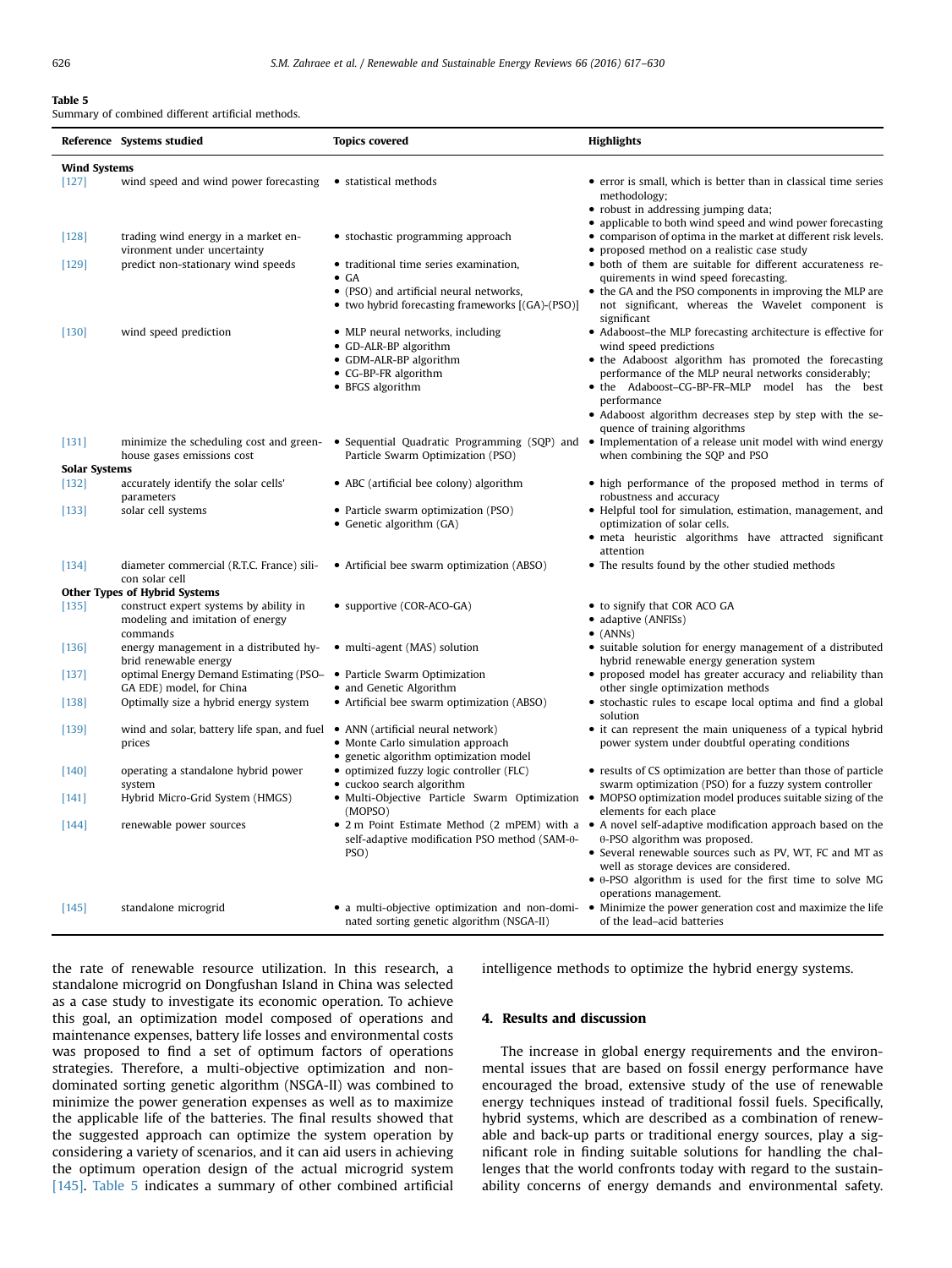<span id="page-10-0"></span>Hybrid energy systems can be designed and optimized to satisfy the essential requirements of an area based on different factors, such as topography, energy availability of potential resources and types of energy demands. Therefore, the best sizing of the renewable energy sources, which relates to hybrid systems, considerably enhances the economic and industrial aspects of the supplied power performance, such as encouraging the use of such environmentally friendly sources. Several sizing methods are used to find the best hybrid renewable energy system in terms of technology and economy. Finding the optimum design of hybrid renewable energy systems can be important in increasing the economic and technical efficiency of the power supply and in encouraging the extensive use of environmental resources.

Different sizing methodologies in existing software with dissimilar optimization methods are tested here. Thus, every sizing procedure has its attributes, and many new approaches are possible for upcoming usage. Additionally, by the selection of the appropriate method, the types of tools and the users' needs could change. As a result, every developed sizing method has the potential to substantially improve renewable energy systems and, thus, has an enormous significance in the renewable energy area. The ease of leaving out a local minimum and the well-organized capability of finding the universal optimal is the most significant benefit of GAs when using hybrid system sizing. This advantage of code-ability makes it appropriate in sizing studies because this advantage is not accessible in other methods such as PSO, which will be described below. For example, the application of GA and PSO can be encoded into three parameters at most (calculated in the next section), which includes more than three elements, such as in the PV wind fuel cell. Moreover, the GA method does not require non-original data. Nevertheless, the GA is difficult to code because of its complex structure. Furthermore, if the number of parameters is larger, the GA would be more difficult, and there would be an increase in the response time of the GA. The PSO has some benefits over GA, even though both the GA and PSO method have brilliant effectiveness in using the same repeatable searching approach. This method is very easy to implement in any optimization software and is very fast. However, if there are more than three elements, it would be more capable when utilizing the GA approach.

This method is a simple perception that involves an easy implementation in a software environment. Consequently, the calculation time is short, and the requirement for recollection is low. However, the reliability of finding the global optimum in a search area is lower than with a GA-based method. Additionally, the PSO approach is less appropriate than the GA in problems that include a coordinate description of particle bases, which have more than three PSO parameters, and it can only be identified on the x, y, z plane. For example, when considering a PV wind fuel cell hybrid system in which the size is optimized, the x-axis is used to represent the PV panels' numbers. The y-axis is the number of wind turbines, and the z-axis is based on the fuel cell system in the KW. As a result, the three components in using the PSO, which is more capable than the GA, are explained below. However, as mentioned before, if there are more than three available components, then it is more suitable to use the GA method as a replacement for the PSO. In addition, using SA in a hybrid system sizing is not as prevalent as methods such as the GA or PSO, but currently, research interest in SA is increasing, and the approved area of use is growing. The ACS algorithm has been proposed to reduce the distribution of system losses and to balance the factors of radial distribution. Additionally, it has proven to be better than the GA by achieving 44.626% as an average loss reduction. Similar to the GA, the AIS's fundamental optimization has "collection" and "transformation" operatives, which can considerably improve the chance of the algorithm finding the most globally advantageous point.

AIS has a higher potential to be used in sizing studies based on its likeness to the GA and a possible effective route to finding the comprehensive optimum in difficult problems. However, the GA applicability is greater than the AIS in its ability to address a large number of parameters. Most of the time, hybrid optimization methods have been proposed to combine two or more methodologies to improve them, to increase their convergence time in the optimization process. These methods can be characterized because of their flexibility and dynamics during the sizing process. Therefore, they are the most dominant sizing methodologies.

# 5. Conclusions

This study presents a summary of prior research concerning the use of optimization in artificially intelligent algorithms for designing, planning and controlling problems in the field of hybrid energy systems. There were over one hundred papers reviewed from the major and popular referenced journals in the areas of renewable energy and computational optimization that offer important and useful conclusions for renewable energy research. Optimization studies during the past 2.5 decades by researchers using traditional and new generation methods are analyzed, and optimization methods, including hybrid algorithms, are presented. Artificial intelligence algorithms are mostly used during the past decade because they utilize less computational time and have better accuracy, with good convergence in comparison to traditional methods. In conclusion, this study shows, in the beginning, the number of investigations that use optimization methods in solving renewable energy problems, mainly for wind and solar energy systems. There are many research papers that use heuristic optimization methods, especially GAs and PSOs, to address these problems. However, there are some optimization techniques that involve traditional methods, such as mixed-integer and interval linear-programming, Lagrangian relaxation, quadratic programming, and Nelder–Mead Simplex search. Future research could pave the way for hybridization and multi-objective implementations of bio-inspired solutions. Attempts to exploit the advantages and disadvantages of different algorithms have been made by implementing hybrid algorithms. These approaches have been proven to be faster, more accurate and more powerful than individual systems. The choice of algorithm to be implemented depends solely on the application, and hence, a thorough understanding is needed to justify the merits and demerits. For example, high dimensional problems such as sizing can be addressed better by using PSO rather than GAs. Artificial intelligence techniques are also applied with optimization algorithms in some power system applications. This review will be useful for researchers, to address the complexity and challenges in renewable energy-based hybrid systems research.

#### Acknowledgment

This work was supported by University Research Internal Fund (URIF, Cost center: 0153AA-B84) from the Universiti Teknologi PETRONAS, Malaysia.

#### References

- [1] [Sadeghifam AN, Zahraee SM, Meynagh MM, Kiani I. Combined use of design](http://refhub.elsevier.com/S1364-0321(16)30460-9/sbref1) [of experiment and dynamic building simulation in assessment of energy](http://refhub.elsevier.com/S1364-0321(16)30460-9/sbref1) effi[ciency in tropical residential buildings. Energy Build 2015;86:525](http://refhub.elsevier.com/S1364-0321(16)30460-9/sbref1)–33.
- [2] [Goedeckeb M, Therdthianwong S, Gheewala SH. Life cycle cost analysis of](http://refhub.elsevier.com/S1364-0321(16)30460-9/sbref2) [alternative vehicles and fuels in Thailand. Energy Policy 2007;35\(6\):3236](http://refhub.elsevier.com/S1364-0321(16)30460-9/sbref2)–46.
- [3] [Straatman PJT, van Sark WGJHM. A new hybrid ocean thermal energy](http://refhub.elsevier.com/S1364-0321(16)30460-9/sbref3)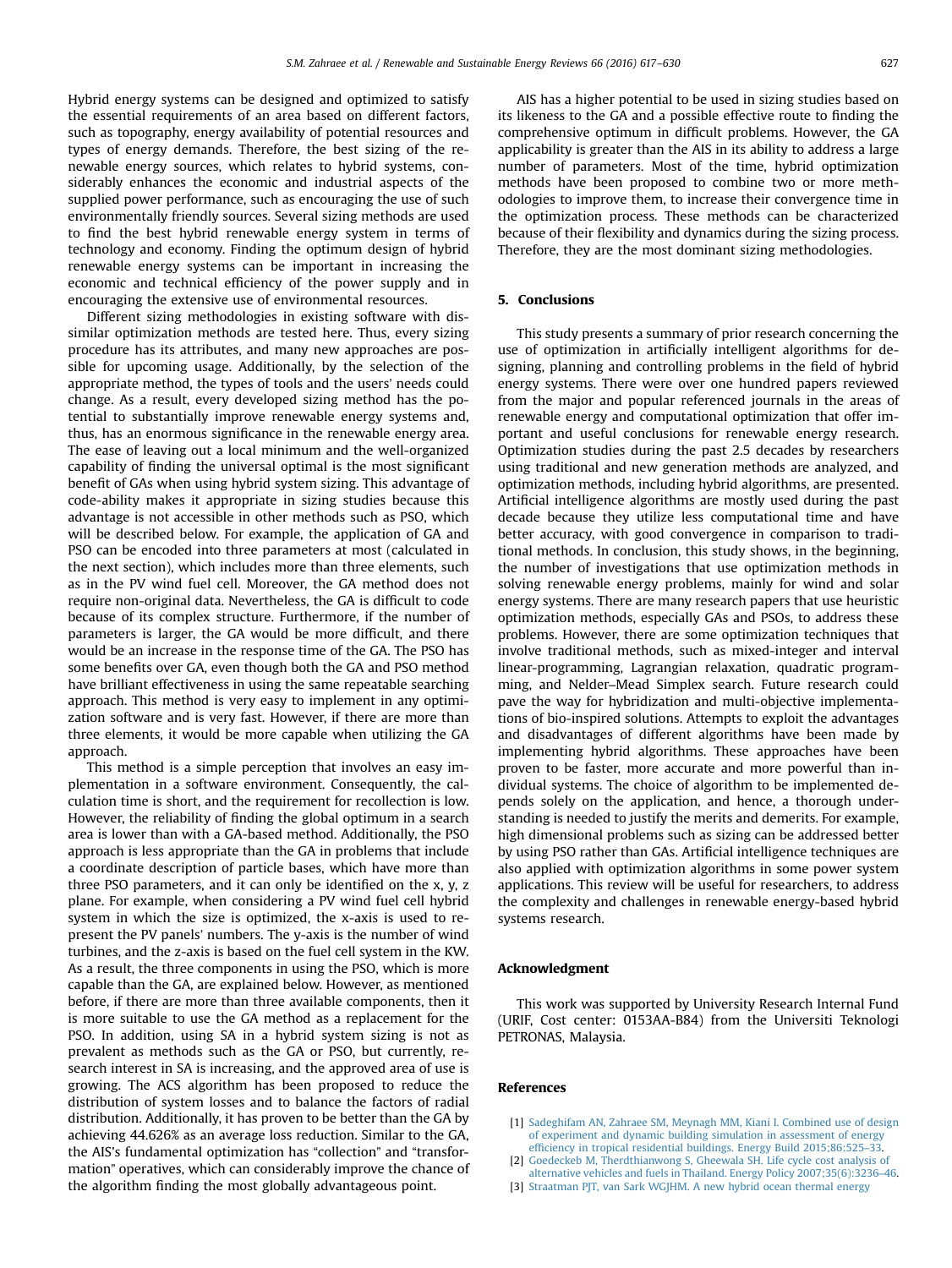<span id="page-11-0"></span>[conversion-offshore solar pond \(OTEC-OSP\) design: a cost optimization ap](http://refhub.elsevier.com/S1364-0321(16)30460-9/sbref3)[proach. Sol Energy 2008;82\(6\):520](http://refhub.elsevier.com/S1364-0321(16)30460-9/sbref3)–7.

- [4] [Rehman S, El-Amin IM, Ahmad F, Shaahid SM, Al-Shehri AM, Bakhashwain](http://refhub.elsevier.com/S1364-0321(16)30460-9/sbref4) [JM, et al. Feasibility study of hybrid retro](http://refhub.elsevier.com/S1364-0321(16)30460-9/sbref4)fits to an isolated off-grid diesel [power plant. Renew Sustain Energy Rev 2007;11\(4\):635](http://refhub.elsevier.com/S1364-0321(16)30460-9/sbref4)–53.
- [5] [Hosseini SE, Wahid MA. Utilization of palm solid residue as a source of re](http://refhub.elsevier.com/S1364-0321(16)30460-9/sbref5)[newable and sustainable energy in Malaysia. Renew Sustain Energy Rev](http://refhub.elsevier.com/S1364-0321(16)30460-9/sbref5) [2014;40:621](http://refhub.elsevier.com/S1364-0321(16)30460-9/sbref5)–32.
- [6] [Ball M, Wietschel M, Rentz O. Integration of a hydrogen economy into the](http://refhub.elsevier.com/S1364-0321(16)30460-9/sbref6) [German energy system: an optimising modelling approach. Int J Hydrog](http://refhub.elsevier.com/S1364-0321(16)30460-9/sbref6) [Energy 2007;32\(10](http://refhub.elsevier.com/S1364-0321(16)30460-9/sbref6)–11):1355–68.
- [7] [Shaahid SM, Elhadidy MA. Technical and economic assessment of grid-in](http://refhub.elsevier.com/S1364-0321(16)30460-9/sbref7)dependent hybrid photovoltaic–diesel–[battery power systems for commer](http://refhub.elsevier.com/S1364-0321(16)30460-9/sbref7)[cial loads in desert environments. Renew Sustain Energy Rev 2007;11](http://refhub.elsevier.com/S1364-0321(16)30460-9/sbref7) [\(8\):1794](http://refhub.elsevier.com/S1364-0321(16)30460-9/sbref7)–810.
- [8] [Hosseini SE, Abdul Wahid M. The role of renewable and sustainable energy](http://refhub.elsevier.com/S1364-0321(16)30460-9/sbref8) [in the energy mix of Malaysia: a review. Int J Energy Res 2014;38\(14\):1769](http://refhub.elsevier.com/S1364-0321(16)30460-9/sbref8)–
- [92.](http://refhub.elsevier.com/S1364-0321(16)30460-9/sbref8) [9] [Yilmaz P, Hocaoglu MH, Konukman AES. A pre-feasibility case study on in](http://refhub.elsevier.com/S1364-0321(16)30460-9/sbref9)[tegrated resource planning including renewables. Energy Policy 2008;36](http://refhub.elsevier.com/S1364-0321(16)30460-9/sbref9) [\(3\):1223](http://refhub.elsevier.com/S1364-0321(16)30460-9/sbref9)–32.
- [10] [Bargshady G, Ahmadi M, Abdulrazzaq AW, Zahraee SM. Evaluation of](http://refhub.elsevier.com/S1364-0321(16)30460-9/sbref10) firm's [potential in adoption of green IT. Am Eurasia J Sustain Agric 2014:8](http://refhub.elsevier.com/S1364-0321(16)30460-9/sbref10)–14.
- [11] [Zahraee SM, Kafuku JM. An empirical survey of supplier participation in](http://refhub.elsevier.com/S1364-0321(16)30460-9/sbref11) [sustainable green supply chain: a case study of Malaysian automotive](http://refhub.elsevier.com/S1364-0321(16)30460-9/sbref11) [manufacturers. Am Eurasia J Sustain Agric 2014:1](http://refhub.elsevier.com/S1364-0321(16)30460-9/sbref11)–8.
- [12] [Zahraee SM, Khademi A, Khademi S, Abdullah A, Ganjbakhsh H. Application](http://refhub.elsevier.com/S1364-0321(16)30460-9/sbref12) [of design experiments to evaluate the effectiveness of climate factors on](http://refhub.elsevier.com/S1364-0321(16)30460-9/sbref12) [energy saving in green residential buildings. J Teknol 2014;69:5.](http://refhub.elsevier.com/S1364-0321(16)30460-9/sbref12)
- [13] [Zahraee SM, Hatami M, Bavafa AA, Ghafourian K, Rohani JM. Application of](http://refhub.elsevier.com/S1364-0321(16)30460-9/sbref13) [statistical taguchi method to optimize main elements in the residential](http://refhub.elsevier.com/S1364-0321(16)30460-9/sbref13) [buildings in Malaysia based energy consumption. Appl Mech Mater](http://refhub.elsevier.com/S1364-0321(16)30460-9/sbref13) [2014;606:265](http://refhub.elsevier.com/S1364-0321(16)30460-9/sbref13)–[9 \[Trans Tech Publications\].](http://refhub.elsevier.com/S1364-0321(16)30460-9/sbref13)
- [14] [Zhou W, Lou C, Li Z, Lu L, Yang H. Current status of research on optimum](http://refhub.elsevier.com/S1364-0321(16)30460-9/sbref14) sizing of stand-alone hybrid solar–[wind power generation systems. Appl](http://refhub.elsevier.com/S1364-0321(16)30460-9/sbref14) [Energy 2010;87\(2\):380](http://refhub.elsevier.com/S1364-0321(16)30460-9/sbref14)–9.
- [15] [Kornelakis A. Multiobjective particle swarm optimization for the optimal](http://refhub.elsevier.com/S1364-0321(16)30460-9/sbref15) [design of photovoltaic grid-connected systems. Sol Energy 2010;84](http://refhub.elsevier.com/S1364-0321(16)30460-9/sbref15) [\(12\):2022](http://refhub.elsevier.com/S1364-0321(16)30460-9/sbref15)–33.
- [16] [Hosseini SE, Wahid MA, Aghili N. The scenario of greenhouse gases reduction](http://refhub.elsevier.com/S1364-0321(16)30460-9/sbref16) [in Malaysia. Renew Sustain Energy Rev 2013;28:400](http://refhub.elsevier.com/S1364-0321(16)30460-9/sbref16)–9.
- [17] [Hosseini SE, Abdul Wahid M. Pollutant in palm oil production process. J Air](http://refhub.elsevier.com/S1364-0321(16)30460-9/sbref17) [Waste Manag Assoc 2015;65\(7\):773](http://refhub.elsevier.com/S1364-0321(16)30460-9/sbref17)–81.
- [18] [Zhou W, Yang H, Fang Z. Battery behavior prediction and battery working](http://refhub.elsevier.com/S1364-0321(16)30460-9/sbref18) states analysis of a hybrid solar–[wind power generation system. Renew](http://refhub.elsevier.com/S1364-0321(16)30460-9/sbref18) [Energy 2008;33\(6\):1413](http://refhub.elsevier.com/S1364-0321(16)30460-9/sbref18)–23.
- [19] [Golroudbary SR, Zahraee SM. System dynamics model for optimizing the](http://refhub.elsevier.com/S1364-0321(16)30460-9/sbref19) [recycling and collection of waste material in a closed-loop supply chain.](http://refhub.elsevier.com/S1364-0321(16)30460-9/sbref19) [Simul Model Pract Theory 2015;53:88](http://refhub.elsevier.com/S1364-0321(16)30460-9/sbref19)–102.
- [20] [Hepbasli A. A key review on exergetic analysis and assessment of renewable](http://refhub.elsevier.com/S1364-0321(16)30460-9/sbref20) [energy resources for a sustainable future. Renew Sustain Energy Rev 2008;12](http://refhub.elsevier.com/S1364-0321(16)30460-9/sbref20) [\(3\):593](http://refhub.elsevier.com/S1364-0321(16)30460-9/sbref20)–661.
- [21] [Nayar CV, Islam SM, Dehbonei H, Tan K, Sharma H. Power electronics for](http://refhub.elsevier.com/S1364-0321(16)30460-9/sbref21) [renewable energy sources. In: Rashid MH, editor. Power electronics hand](http://refhub.elsevier.com/S1364-0321(16)30460-9/sbref21)[book. 2nd ed.. United Kingdom: Academic Press](http://refhub.elsevier.com/S1364-0321(16)30460-9/sbref21) – Imprint of Elsevier Inc; [2007. p. 673](http://refhub.elsevier.com/S1364-0321(16)30460-9/sbref21)–716.
- [22] [Yang H, Lu L, Zhou W. A novel optimization sizing model for hybrid solar](http://refhub.elsevier.com/S1364-0321(16)30460-9/sbref22) [wind power generation system. Sol Energy 2007;81\(1\):76](http://refhub.elsevier.com/S1364-0321(16)30460-9/sbref22)–84.
- [23] [Chen F, Duic N, Alves LM, Carvalho MG. Islands](http://refhub.elsevier.com/S1364-0321(16)30460-9/sbref23) renewable energy solutions [for islands. Renew Sustain Energy Rev 2007;11\(8\):1888](http://refhub.elsevier.com/S1364-0321(16)30460-9/sbref23)–902.
- [24] [Alawi AA, Alawi SMA, Islam SM. Predictive control of an integrated PV](http://refhub.elsevier.com/S1364-0321(16)30460-9/sbref24)–diesel [water and power supply system using an arti](http://refhub.elsevier.com/S1364-0321(16)30460-9/sbref24)ficial neural network. Renew [Energy 2007;32\(8\):1426](http://refhub.elsevier.com/S1364-0321(16)30460-9/sbref24)–39.
- [25] Ekren O, Ekren BY, Size optimization of a PV/wind hybrid energy conversion [system with battery storage using simulated annealing. Appl Energy 2010;87](http://refhub.elsevier.com/S1364-0321(16)30460-9/sbref25) [\(2\):592](http://refhub.elsevier.com/S1364-0321(16)30460-9/sbref25)–8.
- [26] [Capizzi G, Tina G. Long-term operation optimization of integrated generation](http://refhub.elsevier.com/S1364-0321(16)30460-9/sbref26) [systems by fuzzy logic-based management. Energy 2007;32\(7\):1047](http://refhub.elsevier.com/S1364-0321(16)30460-9/sbref26)–54.
- [27] [Mellit A, Benghanem M, Kalogirou SA. Modeling and simulation of a stan](http://refhub.elsevier.com/S1364-0321(16)30460-9/sbref27)[dalone photovoltaic system using an adaptive arti](http://refhub.elsevier.com/S1364-0321(16)30460-9/sbref27)ficial neural network: [proposition for a new sizing procedure. Renew Energy 2007;32\(2\):285](http://refhub.elsevier.com/S1364-0321(16)30460-9/sbref27)–313.
- [28] [Anagnostopoulos JS, Papantonis DE. Pumping station design for a pumped](http://refhub.elsevier.com/S1364-0321(16)30460-9/sbref28) storage wind–[hydro power plant. Energy Convers Manag 2007;48\(11\):3009](http://refhub.elsevier.com/S1364-0321(16)30460-9/sbref28)– [17.](http://refhub.elsevier.com/S1364-0321(16)30460-9/sbref28)
- [29] [Phuangpornpitak N, Kumar S. PV hybrid systems for rural electri](http://refhub.elsevier.com/S1364-0321(16)30460-9/sbref29)fication in [Thailand. Renew Sustain Energy Rev 2007;11\(7\):1530](http://refhub.elsevier.com/S1364-0321(16)30460-9/sbref29)–43.
- [30] [Hwang JJ, Chang WR, Su A. Dynamic modeling of a solar hydrogen system](http://refhub.elsevier.com/S1364-0321(16)30460-9/sbref30) [under leakage conditions. Int J Hydrog Energy 2008;33\(14\):3615](http://refhub.elsevier.com/S1364-0321(16)30460-9/sbref30)–24.
- [31] Russell SJ, Norvig P. Artificial intelligence: a modern approach. 2nd ed.. Upper Saddle River; 2003.
- [32] [Bhandari B, Lee KT, Lee GY, Cho YM, Ahn SH. Optimization of hybrid re](http://refhub.elsevier.com/S1364-0321(16)30460-9/sbref31)[newable energy power systems: a review. Int J Precis Eng Manuf Green](http://refhub.elsevier.com/S1364-0321(16)30460-9/sbref31) [Technol 2015;2\(1\):99](http://refhub.elsevier.com/S1364-0321(16)30460-9/sbref31)–112.
- [33] U.S. Energy Information Administration. International Energy Outlook 2011. 〈<http://www.eia.gov/forecasts/archive/ieo11>〉/(Accessed 12 December 2014).
- [34] U.S. Energy Information Administration. Annual Energy Outlook 2012 Early

Release. 〈[http://www.eia.gov/forecasts/aeo/er/pdf/0383er\(2012\).pdf](http://www.eia.gov/forecasts/aeo/er/pdf/0383er(2012).pdf)〉. (Accessed 12 December 2014).

- [35] [Wang C. Modeling and control of hybrid wind/photovoltaic/fuel cell dis](http://refhub.elsevier.com/S1364-0321(16)30460-9/sbref32)[tributed generation systems \(Ph.D. Thesis\). Department of Electrical and](http://refhub.elsevier.com/S1364-0321(16)30460-9/sbref32) [Computer Engineering, Montant State University; 2006.](http://refhub.elsevier.com/S1364-0321(16)30460-9/sbref32)
- [36] U.S. Energy Information Administration. Electric Power Monthly. 〈[http://](http://www.eia.gov/energy_in_brief/article/renewable_electricity.cfm) [www.eia.gov/energy\\_in\\_brief/article/renewable\\_electricity.cfm](http://www.eia.gov/energy_in_brief/article/renewable_electricity.cfm)〉. (Accessed 12 December 2014).
- [37] European Photovoltaic Industry Association. Global Market Outlook for Photovoltaics 2013–2017. 〈http://www.epia.org/ fi[leadmin/user\\_upload/Pub](http://www.epia.org/%20fileadmin/user_upload/Publications/GMO_2013_-_Final_PDF.pdf) [lications/GMO\\_2013\\_-\\_Final\\_PDF.pdf](http://www.epia.org/%20fileadmin/user_upload/Publications/GMO_2013_-_Final_PDF.pdf)〉. (Accessed 12 December 2014).
- [38] GWEC. Global Wind Report Annual Market Update 2012. 2013.
- [39] [Ter-Gazarian AG, Kagan N. Design model for electrical distribution systems](http://refhub.elsevier.com/S1364-0321(16)30460-9/sbref33) [considering renewable, conventional and energy storage units. IEE Proc C:](http://refhub.elsevier.com/S1364-0321(16)30460-9/sbref33) [Gener Transm Distrib 1992;139\(6\):499](http://refhub.elsevier.com/S1364-0321(16)30460-9/sbref33)–504.
- [40] Anglani N, Muliere G. Analyzing the impact of renewable energy technologies by means of optimal energy planning. In: Proceedings of the 9th international conference on environment and electrical engineering (EEEIC). 2010. p. 1–5.
- [41] Mizani S, Yazdani A. Design and operation of a remote microgrid. In: Proceedings of the 35th annual conference on industrial electronics (IECON'09). 2009. p. 4299–304.
- [42] [Borowy BS, Salameh ZM. Methodology for optimally sizing the combination](http://refhub.elsevier.com/S1364-0321(16)30460-9/sbref34) [of a battery bank and PV array in a Wind/PV hybrid system. IEEE Trans](http://refhub.elsevier.com/S1364-0321(16)30460-9/sbref34) [Energy Convers 1996;11\(2\):367](http://refhub.elsevier.com/S1364-0321(16)30460-9/sbref34)–75.
- [43] [Markvart T. Sizing of hybrid photovoltaic-wind energy systems. Sol Energy](http://refhub.elsevier.com/S1364-0321(16)30460-9/sbref35) [1996;57\(4\):277](http://refhub.elsevier.com/S1364-0321(16)30460-9/sbref35)–81.
- [44] Karaki S, Chedid R, Ramadan R, Probabilistic performance assessment of [autonomous solar-wind energy conversion systems. IEEE Trans Energy](http://refhub.elsevier.com/S1364-0321(16)30460-9/sbref36) [Convers 1999;14\(3\):766](http://refhub.elsevier.com/S1364-0321(16)30460-9/sbref36)–72.
- [45] [Kellogg W, Nehrir M, Venkataramanan G, Gerez V. Optimal unit sizing for a](http://refhub.elsevier.com/S1364-0321(16)30460-9/sbref37) [hybrid wind/photovoltaic generating system. Electr Power Syst Res 1996;39](http://refhub.elsevier.com/S1364-0321(16)30460-9/sbref37)  $(1):35-8.$  $(1):35-8.$
- [46] [Chedid R, Saliba Y. Optimization and control of autonomous renewable en-](http://refhub.elsevier.com/S1364-0321(16)30460-9/sbref38)
- [ergy systems. Int J Energy Res 1996;20\(7\):609](http://refhub.elsevier.com/S1364-0321(16)30460-9/sbref38)–24. [47] [Goncalves JF, Mendes JJM, Resende MGC. A genetic algorithm for the re](http://refhub.elsevier.com/S1364-0321(16)30460-9/sbref39)[source constrained multi-project scheduling problem. Eur J Oper Res](http://refhub.elsevier.com/S1364-0321(16)30460-9/sbref39) [2008;189\(3\):1171](http://refhub.elsevier.com/S1364-0321(16)30460-9/sbref39)–90.
- [48] [Chen SM, Huang CM. A new approach to generate weighted fuzzy rules using](http://refhub.elsevier.com/S1364-0321(16)30460-9/sbref40) [genetic algorithms for estimating null values. Expert Syst Appl 2008;35](http://refhub.elsevier.com/S1364-0321(16)30460-9/sbref40)  $(3):905-17.$  $(3):905-17.$
- [49] [Holland JH. Adaptation in natural and arti](http://refhub.elsevier.com/S1364-0321(16)30460-9/sbref41)ficial systems. Massachusetts, [Cambridge: MIT Press; 1975.](http://refhub.elsevier.com/S1364-0321(16)30460-9/sbref41)
- [50] [Yang H, Zhou W, Lu L, Fang Z. Optimal sizing method for stand-alone hybrid](http://refhub.elsevier.com/S1364-0321(16)30460-9/sbref42) solar–[wind system with LPSP technology by using genetic algorithm. Sol](http://refhub.elsevier.com/S1364-0321(16)30460-9/sbref42) [Energy 2008;82\(4\):354](http://refhub.elsevier.com/S1364-0321(16)30460-9/sbref42)–67.
- [51] [Yang H, Zhou W, Lou C. Optimal design and techno-economic analysis of a](http://refhub.elsevier.com/S1364-0321(16)30460-9/sbref43) hybrid solar–[wind power generation system. Appl Energy 2009;86\(2\):163](http://refhub.elsevier.com/S1364-0321(16)30460-9/sbref43)–9.
- [52] [Bilal BO, Sambou V, Ndiaye PA, Kébé CMF, Ndongo M. Optimal design of a](http://refhub.elsevier.com/S1364-0321(16)30460-9/sbref44) hybrid solar–wind–[battery system using the minimization of the annualized](http://refhub.elsevier.com/S1364-0321(16)30460-9/sbref44) [cost system and the minimization of the loss of power supply probability](http://refhub.elsevier.com/S1364-0321(16)30460-9/sbref44) [\(LPSP\). Renew Energy 2010;35\(10\):2388](http://refhub.elsevier.com/S1364-0321(16)30460-9/sbref44)–90.
- [53] [Koutroulis E, Kolokotsa D, Potirakis A, Kalaitzakis K. Methodology for optimal](http://refhub.elsevier.com/S1364-0321(16)30460-9/sbref45) [sizing of stand-alone photovoltaic/wind-generator systems using genetic](http://refhub.elsevier.com/S1364-0321(16)30460-9/sbref45) [algorithms. Sol Energy 2006;80\(9\):1072](http://refhub.elsevier.com/S1364-0321(16)30460-9/sbref45)–88.
- [54] [Koutroulis E, Kolokotsa D. Design optimization of desalination systems](http://refhub.elsevier.com/S1364-0321(16)30460-9/sbref46) [power-supplied by PV and W/G energy sources. Desalination 2010;258\(1](http://refhub.elsevier.com/S1364-0321(16)30460-9/sbref46)– [3\):171](http://refhub.elsevier.com/S1364-0321(16)30460-9/sbref46)–81.
- [55] Lagorse J, Paire D, Miraoui A. Hybrid stand-alone power supply using PEMFC, PV and battery –modelling and optimization. In: Proceedings of the International conference on clean electrical power (ICCEP). 2009. p. 135–40.
- [56] [Kalantar M, Mousavi SMG. Dynamic behavior of a stand-alone hybrid power](http://refhub.elsevier.com/S1364-0321(16)30460-9/sbref47) [generation system of wind turbine, microturbine, solar array and battery](http://refhub.elsevier.com/S1364-0321(16)30460-9/sbref47) [storage. Appl Energy 2010;87\(10\):3051](http://refhub.elsevier.com/S1364-0321(16)30460-9/sbref47)–64.
- [57] [Lopez RD, Agustin JLB. Design and control strategies of PV](http://refhub.elsevier.com/S1364-0321(16)30460-9/sbref48)–diesel systems [using genetic algorithms. Sol Energy 2005;79\(1\):33](http://refhub.elsevier.com/S1364-0321(16)30460-9/sbref48)–46.
- [58] Lopez RD, Agustin JLB. Infl[uence of mathematical models in design of PV](http://refhub.elsevier.com/S1364-0321(16)30460-9/sbref49) [diesel systems. Energy Convers Manag 2008;49\(4\):820](http://refhub.elsevier.com/S1364-0321(16)30460-9/sbref49)–31.
- [59] [Lagorse J, Paire D, Miraoui A. Sizing optimization of a stand-alone street](http://refhub.elsevier.com/S1364-0321(16)30460-9/sbref50) [lighting system powered by a hybrid system using fuel cell, PV and battery.](http://refhub.elsevier.com/S1364-0321(16)30460-9/sbref50) [Renew Energy 2009;34\(3\):683](http://refhub.elsevier.com/S1364-0321(16)30460-9/sbref50)–91.
- [60] [Zhao M, Chen Z, Blaabjerg F. Optimization of electrical system for offshore](http://refhub.elsevier.com/S1364-0321(16)30460-9/sbref51) [wind farms via genetic algorithm. IE Trans Renew Power Gener 2009;3](http://refhub.elsevier.com/S1364-0321(16)30460-9/sbref51)  $(2)$ :205–16.
- [61] [Li H, Chen Z, Polinder H. Optimization of multibrid permanent-magnet wind](http://refhub.elsevier.com/S1364-0321(16)30460-9/sbref52) [generator systems. IEEE Trans Energy Convers 2009;24\(1\):82](http://refhub.elsevier.com/S1364-0321(16)30460-9/sbref52)–92.
- [62] Ră[suo BP, Bengin AC. Optimization of wind farm layout. FME Trans](http://refhub.elsevier.com/S1364-0321(16)30460-9/sbref53) [2010;38:107](http://refhub.elsevier.com/S1364-0321(16)30460-9/sbref53)–14.
- [63] [Grady SA, Hussaini MY, Abdullah MM. Placement of wind turbines using](http://refhub.elsevier.com/S1364-0321(16)30460-9/sbref54) [genetic algorithms. Renew Energy 2005;30\(12\):259](http://refhub.elsevier.com/S1364-0321(16)30460-9/sbref54)–70.
- [64] [Emami A, Noghreh P. New approach on optimization in placement of wind](http://refhub.elsevier.com/S1364-0321(16)30460-9/sbref55) [turbines within wind farm by genetic algorithms. Renew Energy 2010;35](http://refhub.elsevier.com/S1364-0321(16)30460-9/sbref55) [\(7\):1559](http://refhub.elsevier.com/S1364-0321(16)30460-9/sbref55)–64.
- [65] [Li QS, Liu DK, Fang JQ, Tam CM. Multi-level optimal design of buildings with](http://refhub.elsevier.com/S1364-0321(16)30460-9/sbref56) [active control under winds using genetic algorithms. J Wind Eng Ind Aero](http://refhub.elsevier.com/S1364-0321(16)30460-9/sbref56)[dyn 2000;86\(1\):65](http://refhub.elsevier.com/S1364-0321(16)30460-9/sbref56)–86.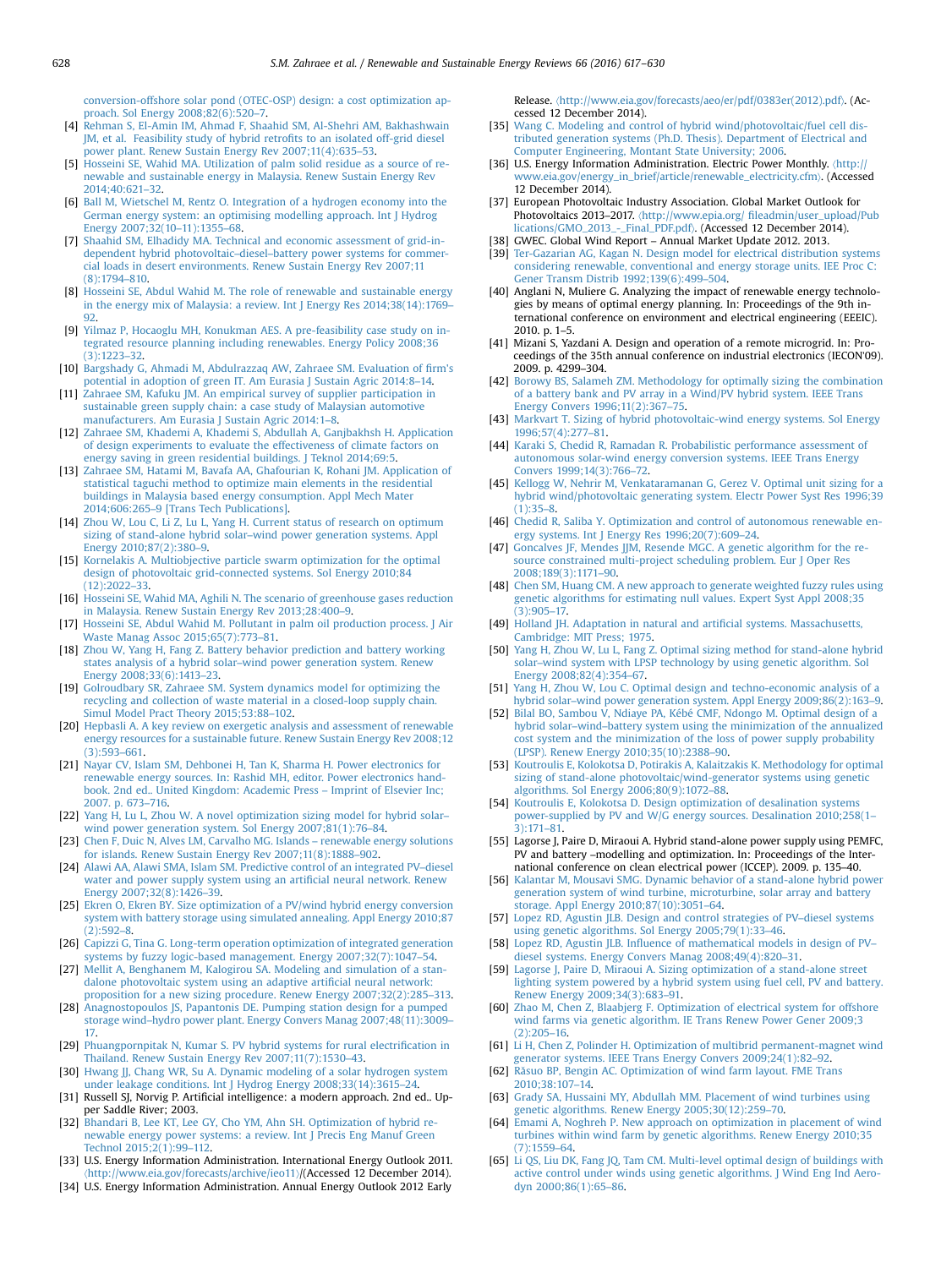- <span id="page-12-0"></span>[66] [Kalogirou SA. Optimization of solar systems using arti](http://refhub.elsevier.com/S1364-0321(16)30460-9/sbref57)ficial neural-networks [and genetic algorithms. Appl Energy 2004;77\(4\):383](http://refhub.elsevier.com/S1364-0321(16)30460-9/sbref57)–405.
- [67] [Varun S. Thermal performance optimization of a](http://refhub.elsevier.com/S1364-0321(16)30460-9/sbref58) flat plate solar air heater [using genetic algorithm. Appl Energy 2010;87\(5\):1793](http://refhub.elsevier.com/S1364-0321(16)30460-9/sbref58)–9.
- [68] [Zagrouba M, Sellami A, Bouaicha M, Ksouri M. Identi](http://refhub.elsevier.com/S1364-0321(16)30460-9/sbref59)fication of PV solar cells [and modules parameters using the genetic algorithms: application to max](http://refhub.elsevier.com/S1364-0321(16)30460-9/sbref59)[imum power extraction. Sol Energy 2010;84\(5\):860](http://refhub.elsevier.com/S1364-0321(16)30460-9/sbref59)–6.
- [69] Miyatake M, Toriumi F, Endo T, Fujii N. A novel maximum power point tracker controlling several converters connected to photovoltaic arrays with particle swarm optimization technique. In: Proceedings of the European conference on power electronics and applications. 2007. p. 1–10.
- [70] Hakimi SM, Tafreshi SMM, Kashefi A. Unit sizing of a stand-alone hybrid power system using particle swarm optimization (PSO). In: Proceedings of the IEEE international conference on automation and logistics. 2007. p. 3107– 12.
- [71] Sanchez V, Ramirez JM, Arriaga G. Optimal sizing of a hybrid renewable system. In: Proceedings of the IEEE international conference on industrial technology (ICIT). 2010. p. 949–54.
- [72] Dehghan S, Saboori H, Parizad A, Kiani B. Optimal sizing of a hydrogen-based wind/PV plant considering reliability indices. In: Proceedings of the international conference on electric power and energy conversion systems (EPECS'09). 2009. p. 1–9.
- [73] [Kaviani AK, Riahy GH, Kouhsari SHM. Optimal design of a reliable hydrogen](http://refhub.elsevier.com/S1364-0321(16)30460-9/sbref60) [based stand-alone wind/PV generating system, considering component](http://refhub.elsevier.com/S1364-0321(16)30460-9/sbref60) [outages. Renew Energy 2009;34\(11\):2380](http://refhub.elsevier.com/S1364-0321(16)30460-9/sbref60)–90.
- [74] Tafreshi SMM, Hakimi SM. Optimal sizing of a stand-alone hybrid power system via particle swarm optimization (PSO). In: Proceedings of the International power engineering conference (IPEC). 2007. p. 960–5.
- [75] [Hakimi SM, Tafreshi SMM. Optimal sizing of a stand-alone hybrid power](http://refhub.elsevier.com/S1364-0321(16)30460-9/sbref61) [system via particle swarm optimization for Kahnouj area in south-east of](http://refhub.elsevier.com/S1364-0321(16)30460-9/sbref61) [Iran. Renew Energy 2009;34\(7\):1855](http://refhub.elsevier.com/S1364-0321(16)30460-9/sbref61)–62.
- [76] Wang L, Singh C. PSO-based multidisciplinary design of a hybrid power generation system with statistical models of wind speed and solar isolation. In: Proceedings of the International conference on power electronics, drives
- and energy systems (PEDES). 2006. p. 1–6. [77] Zhao YS, Zhan J, Zhang Y, Wang DP, Zou BG. The optimal capacity configuration of an independent wind/PV hybrid power supply system based on improved PSO algorithm. In: Proceedings of the 8th international conference on advances in power system control, operation and management (APS-COM). 2009. p. 1–7.
- [78] Wang L, Singh C. PSO-based multi-criteria optimum design of a gridconnected hybrid power system with multiple renewable sources of energy. In: Proceedings of the IEEE swarm intelligence symposium (SIS). 2007. p. 250–7.
- [79] [Wang L, Singh C. Multi criteria design of hybrid power generation systems](http://refhub.elsevier.com/S1364-0321(16)30460-9/sbref62) based on a modifi[ed particle swarm optimization algorithm. IEEE Trans](http://refhub.elsevier.com/S1364-0321(16)30460-9/sbref62) [Energy Convers 2009;24\(1\):163](http://refhub.elsevier.com/S1364-0321(16)30460-9/sbref62)–72.
- [80] [Zhao J, Li X, Hao J, Lua J. Reactive power control of a wind farm made up with](http://refhub.elsevier.com/S1364-0321(16)30460-9/sbref63) [doubly fed induction generators in distribution system. Electr Power Syst Res](http://refhub.elsevier.com/S1364-0321(16)30460-9/sbref63) [2010;80\(6\):698](http://refhub.elsevier.com/S1364-0321(16)30460-9/sbref63)–706.
- [81] [Pourmousavi SA, Nehrir MH, Colson CM, Wang C. Real-time energy man](http://refhub.elsevier.com/S1364-0321(16)30460-9/sbref64)[agement of a stand-alone hybrid wind-microturbine energy system using](http://refhub.elsevier.com/S1364-0321(16)30460-9/sbref64) [particle swarm optimization. Sustain Energy IEEE Trans 2010;1\(3\):193](http://refhub.elsevier.com/S1364-0321(16)30460-9/sbref64)–201.
- [82] [Su Z, Wang J, Lu H, Zhao G. A new hybrid model optimized by an intelligent](http://refhub.elsevier.com/S1364-0321(16)30460-9/sbref65) [optimization algorithm for wind speed forecasting. Energy Convers Manag](http://refhub.elsevier.com/S1364-0321(16)30460-9/sbref65) [2014;85:443](http://refhub.elsevier.com/S1364-0321(16)30460-9/sbref65)–52.
- [83] Kahrobaee S, Asgarpoor S. Optimum planning and operation of compressed air energy storage with wind energy integration. In: Proceedings of the North American power symposium. Vol. 1. 2013. p. 1–6.
- [84] [Bhumkittipich K, Phuangpornpitak W. Optimal placement and sizing of](http://refhub.elsevier.com/S1364-0321(16)30460-9/sbref66) [distributed generation for power loss reduction using particle swarm opti](http://refhub.elsevier.com/S1364-0321(16)30460-9/sbref66)[mization. Energy Procedia 2013;34:307](http://refhub.elsevier.com/S1364-0321(16)30460-9/sbref66)–17.
- [85] Sharafi [M, ELMekkawy TY. Multi-objective optimal design of hybrid re](http://refhub.elsevier.com/S1364-0321(16)30460-9/sbref67)[newable energy systems using PSO-simulation based approach. Renew En](http://refhub.elsevier.com/S1364-0321(16)30460-9/sbref67)[ergy 2014;68:67](http://refhub.elsevier.com/S1364-0321(16)30460-9/sbref67)–79.
- [86] [Giannakoudis G, Papadopoulos AI, Seferlis P, Voutetakis S. Optimum design](http://refhub.elsevier.com/S1364-0321(16)30460-9/sbref68) [and operation under uncertainty of power systems using renewable energy](http://refhub.elsevier.com/S1364-0321(16)30460-9/sbref68) [sources and hydrogen storage. Int J Hydrog Energy 2010;35\(3\):872](http://refhub.elsevier.com/S1364-0321(16)30460-9/sbref68)–91.
- [87] [Vidal RVV. Applied simulated annealing. Berlin: Springer-Verlag; 1993.](http://refhub.elsevier.com/S1364-0321(16)30460-9/sbref69) [88] [Roa-Sepulveda CA, Pavez-Lazo BJ. A solution to the optimal power](http://refhub.elsevier.com/S1364-0321(16)30460-9/sbref70) flow using
- [simulated annealing. Int J Electr Power Energy Syst 2003;25\(1\):47](http://refhub.elsevier.com/S1364-0321(16)30460-9/sbref70)–57.
- [89] Sutthibun T, Bhasaputra P. Multi-objective optimal distributed generation placement using simulated annealing. In: Proceedings of the international conference on electrical engineering/electronics computer telecommunications and information technology (ECTI-CON). 2010. p. 810–3.
- [90] [Ghadimi N, Ghadimi R. Optimal allocation of distributed generation and](http://refhub.elsevier.com/S1364-0321(16)30460-9/sbref71) [capacitor banks in order to loss reduction in recon](http://refhub.elsevier.com/S1364-0321(16)30460-9/sbref71)figured system. Res J Appl [Sci Eng Technol 2012;4\(9\):1099](http://refhub.elsevier.com/S1364-0321(16)30460-9/sbref71)–104.
- [91] [Fung CC, Hoand SCY, Nayar CV. Optimisation of a hybrid energy system using](http://refhub.elsevier.com/S1364-0321(16)30460-9/sbref72) [Simulated Annealing technique. IEEETENCON 1993;5:235](http://refhub.elsevier.com/S1364-0321(16)30460-9/sbref72)–8.
- [92] [Katsigiannis YA, Georgilakis PS, Karapidakis ES. Hybrid simulated annealing](http://refhub.elsevier.com/S1364-0321(16)30460-9/sbref73) [tabu search method for optimal sizing of autonomous power systems with](http://refhub.elsevier.com/S1364-0321(16)30460-9/sbref73) [renewables. IEEE Trans Sustain Energy 2012;3\(3\):330](http://refhub.elsevier.com/S1364-0321(16)30460-9/sbref73)–8.
- [93] [Meza JLC, Yildirim MB, Masud AS. A model for the multiperiod multi](http://refhub.elsevier.com/S1364-0321(16)30460-9/sbref74)[objective power generation expansion problem. Power Syst IEEE Trans](http://refhub.elsevier.com/S1364-0321(16)30460-9/sbref74) [2007;22\(2\):871](http://refhub.elsevier.com/S1364-0321(16)30460-9/sbref74)–8.
- [94] [Nasiraghdam H, Jadid S. Optimal hybrid PV/WT/FC sizing and distribution](http://refhub.elsevier.com/S1364-0321(16)30460-9/sbref75) system reconfi[guration using multi-objective arti](http://refhub.elsevier.com/S1364-0321(16)30460-9/sbref75)ficial bee colony (MOABC) [algorithm. Sol Energy 2012;86\(10\):3057](http://refhub.elsevier.com/S1364-0321(16)30460-9/sbref75)–71.
- [95] [Alsayed M, Cacciato M, Scarcella G, Scelba G. Multicriteria optimal sizing of](http://refhub.elsevier.com/S1364-0321(16)30460-9/sbref76) [photovoltaic-wind turbine grid connected systems. Energy Convers IEEE](http://refhub.elsevier.com/S1364-0321(16)30460-9/sbref76) [Trans 2013;28\(2\):370](http://refhub.elsevier.com/S1364-0321(16)30460-9/sbref76)–9.
- [96] [Aghaei J, Akbari MA, Roosta A, Gitizadeh M, Niknam T. Integrated renewable](http://refhub.elsevier.com/S1364-0321(16)30460-9/sbref77)[conventional generation expansion planning using multiobjective frame](http://refhub.elsevier.com/S1364-0321(16)30460-9/sbref77)[work. Gener Transm Distrib IET 2012;6\(8\):773](http://refhub.elsevier.com/S1364-0321(16)30460-9/sbref77)–84.
- [97] [Katsigiannis YA, Georgilakis PS, Karapidakis ES. Multiobjective genetic al](http://refhub.elsevier.com/S1364-0321(16)30460-9/sbref78)[gorithm solution to the optimum economic and environmental performance](http://refhub.elsevier.com/S1364-0321(16)30460-9/sbref78) [problem of small autonomous hybrid power systems with renewables. Re](http://refhub.elsevier.com/S1364-0321(16)30460-9/sbref78)[new Power Gener IET 2010;4\(5\):404](http://refhub.elsevier.com/S1364-0321(16)30460-9/sbref78)–19.
- [98] [Brekken TK, Yokochi A, Von Jouanne A, Yen ZZ, Hapke HM, Halamay DA.](http://refhub.elsevier.com/S1364-0321(16)30460-9/sbref79) [Optimal energy storage sizing and control for wind power applications.](http://refhub.elsevier.com/S1364-0321(16)30460-9/sbref79) [Sustain Energy IEEE Trans 2011;2\(1\):69](http://refhub.elsevier.com/S1364-0321(16)30460-9/sbref79)–77.
- [99] [Arabali A, Ghofrani M, Etezadi-Amoli M, Fadali MS, Baghzouz Y. Genetic](http://refhub.elsevier.com/S1364-0321(16)30460-9/sbref80)[algorithm-based optimization approach for energy management. Power](http://refhub.elsevier.com/S1364-0321(16)30460-9/sbref80) [Deliv IEEE Trans 2013;28\(1\):162](http://refhub.elsevier.com/S1364-0321(16)30460-9/sbref80)–70.
- [100] [Santarelli M, Pellegrino D. Mathematical optimization of a RES-H2 plant](http://refhub.elsevier.com/S1364-0321(16)30460-9/sbref81) [using a black box algorithm. Renew Energy 2005;30\(4\):493](http://refhub.elsevier.com/S1364-0321(16)30460-9/sbref81)–510.
- [101] Margeta J, Glasnovic Z, Feasibility of the green energy production by hybrid [solar](http://refhub.elsevier.com/S1364-0321(16)30460-9/sbref82) + [hydro power system in Europe and similar climate areas. Renew](http://refhub.elsevier.com/S1364-0321(16)30460-9/sbref82) [Sustain Energy Rev 2010;14\(6\):1580](http://refhub.elsevier.com/S1364-0321(16)30460-9/sbref82)–90.
- [102] [Cabral CVT, Filho DO, Diniz ASAC, Martins JH, Toledo OM, Neto LVBM. A](http://refhub.elsevier.com/S1364-0321(16)30460-9/sbref83) [stochastic method for stand-alone photovoltaic system sizing. Sol Energy](http://refhub.elsevier.com/S1364-0321(16)30460-9/sbref83) [2010;84\(9\):1628](http://refhub.elsevier.com/S1364-0321(16)30460-9/sbref83)–36.
- [103] [Tan CW, Green TC, Aramburo CAH. A stochastic method for battery sizing](http://refhub.elsevier.com/S1364-0321(16)30460-9/sbref84) [with uninterruptible-power and demand shift capabilities in PV \(photo](http://refhub.elsevier.com/S1364-0321(16)30460-9/sbref84)[voltaic\) systems. Energy 2010;35\(12\):5082](http://refhub.elsevier.com/S1364-0321(16)30460-9/sbref84)–92.
- [104] [Katti PK, Khedkar MK. Alternative energy facilities based on site matching](http://refhub.elsevier.com/S1364-0321(16)30460-9/sbref85) [and generation unit sizing for remote area power supply. Renew Energy](http://refhub.elsevier.com/S1364-0321(16)30460-9/sbref85) [2007;32\(8\):1346](http://refhub.elsevier.com/S1364-0321(16)30460-9/sbref85)–62.
- [105] [Wang L, Singh C. Reliability-constrained optimum placement of reclosers and](http://refhub.elsevier.com/S1364-0321(16)30460-9/sbref86) [distributed generators in distribution networks using an Ant Colony System](http://refhub.elsevier.com/S1364-0321(16)30460-9/sbref86) [Algorithm. IEEE Trans Syst Man Cybern Part C: Appl Rev 2008;38\(6\):757](http://refhub.elsevier.com/S1364-0321(16)30460-9/sbref86)–64.
- [106] Sookananta B, Utaton P, Khongsila R. Determination of the optimal location and sizing of Distributed Generation using Ant Colony Search. In: Proceedings of the international conference on electrical engineering/electronics computer telecom- munications and information technology (ECTI-CON). 2010. p. 814–7.
- [107] [Fetanat A, Khorasaninejad E. Size optimization for hybrid photovoltaic](http://refhub.elsevier.com/S1364-0321(16)30460-9/sbref87)–wind [energy system using ant colony optimization for continuous domains based](http://refhub.elsevier.com/S1364-0321(16)30460-9/sbref87) [integer programming. Appl Soft Comput 2015;31:196](http://refhub.elsevier.com/S1364-0321(16)30460-9/sbref87)–209.
- [108] [Rajkumar RK, Ramachandaramurthy VK, Yong BL, Chia DB. Techno-eco](http://refhub.elsevier.com/S1364-0321(16)30460-9/sbref88)[nomical optimization of hybrid pv/wind/battery system using Neuro-Fuzzy.](http://refhub.elsevier.com/S1364-0321(16)30460-9/sbref88) [Energy 2011;36\(8\):5148](http://refhub.elsevier.com/S1364-0321(16)30460-9/sbref88)–53.
- [109] [Prakash A, Deshmukh SG. A multi-criteria customer allocation problem in](http://refhub.elsevier.com/S1364-0321(16)30460-9/sbref89) supply chain environment: an artifi[cial immune system with fuzzy logic](http://refhub.elsevier.com/S1364-0321(16)30460-9/sbref89) [controller based approach. Expert Syst Appl 2011;38\(4\):3199](http://refhub.elsevier.com/S1364-0321(16)30460-9/sbref89)–208.
- [110] [Aydin I, Karakose M, Akin E. A multi-objective arti](http://refhub.elsevier.com/S1364-0321(16)30460-9/sbref90)ficial immune algorithm for [parameter optimization in support vector machine. Appl Soft Comput](http://refhub.elsevier.com/S1364-0321(16)30460-9/sbref90) [2011;11\(1\):120](http://refhub.elsevier.com/S1364-0321(16)30460-9/sbref90)–9.
- [111] [Gong M, Jiao L, Zhang X. A population-based arti](http://refhub.elsevier.com/S1364-0321(16)30460-9/sbref91)ficial immune system for [numerical optimization. Neurocomputing 2008;72\(1](http://refhub.elsevier.com/S1364-0321(16)30460-9/sbref91)–3):149–61.
- [112] Basu M. Artifi[cial immune system for dynamic economic dispatch. Electr](http://refhub.elsevier.com/S1364-0321(16)30460-9/sbref92) [Power Energy Syst 2011;33\(1\):131](http://refhub.elsevier.com/S1364-0321(16)30460-9/sbref92)–6.
- [113] [Zhou W, Lou C, Li Z, Lu L, Yang H. Current status of research on optimum](http://refhub.elsevier.com/S1364-0321(16)30460-9/sbref93) sizing of stand-alone hybrids solar–[wind power generation systems. Appl](http://refhub.elsevier.com/S1364-0321(16)30460-9/sbref93) [Energy 2010;87:380](http://refhub.elsevier.com/S1364-0321(16)30460-9/sbref93)–9.
- [114] [Fadaee M, Radzi MAM. Multi-objective optimization of a stand-alone hybrid](http://refhub.elsevier.com/S1364-0321(16)30460-9/sbref94) [renewable energy system by using evolutionary algorithms: a review. Renew](http://refhub.elsevier.com/S1364-0321(16)30460-9/sbref94) [Sustain Energy Rev 2012;16:3364](http://refhub.elsevier.com/S1364-0321(16)30460-9/sbref94)–9.
- [115] [Khatib T, Mohamed A, Sopian K. A review of photovoltaic systems size op](http://refhub.elsevier.com/S1364-0321(16)30460-9/sbref95)[timization techniques. Renew Sustain Energy 2013;22:454](http://refhub.elsevier.com/S1364-0321(16)30460-9/sbref95)–65.
- [116] [Erdinc O, Uzunoglu M. Optimum design of hybrid renewable energy systems:](http://refhub.elsevier.com/S1364-0321(16)30460-9/sbref96) [over view of different approaches. Renew Sustain Energy Rev 2012;16:1412](http://refhub.elsevier.com/S1364-0321(16)30460-9/sbref96)– [25.](http://refhub.elsevier.com/S1364-0321(16)30460-9/sbref96)
- [117] [Luna-Rubio R, Trejo-Peres M, Vargas-Vazquez D, R](http://refhub.elsevier.com/S1364-0321(16)30460-9/sbref97)ı´os-Moreno GJ. Optimal [sizing of renewable hybrids energy systems: a review of methodologies. Sol](http://refhub.elsevier.com/S1364-0321(16)30460-9/sbref97) [Energy 2012;86:1077](http://refhub.elsevier.com/S1364-0321(16)30460-9/sbref97)–88.
- [118] [Upadhyay S, Sharma MP. A review on con](http://refhub.elsevier.com/S1364-0321(16)30460-9/sbref98)figurations, control and sizing [methodologies of hybrid energy systems. Renew Sustain Energy 2014;38:47](http://refhub.elsevier.com/S1364-0321(16)30460-9/sbref98)– [63.](http://refhub.elsevier.com/S1364-0321(16)30460-9/sbref98)
- [119] [Kalinli A, Karaboga D. Training recurrent neural networks by using parallel](http://refhub.elsevier.com/S1364-0321(16)30460-9/sbref99) [tabu search algorithm based on crossover operation. Eng Appl Artif Intell](http://refhub.elsevier.com/S1364-0321(16)30460-9/sbref99) [2004;17\(5\):529](http://refhub.elsevier.com/S1364-0321(16)30460-9/sbref99)–42.
- [120] [Valls V, Perez MA, Quintanilla MS. A tabu search approach to machine](http://refhub.elsevier.com/S1364-0321(16)30460-9/sbref100) [scheduling. Eur J Oper Res 1998;106\(2](http://refhub.elsevier.com/S1364-0321(16)30460-9/sbref100)–3):277–300.
- [121] [Marinaki M, Marinakis Y, Zopounidis C. Honey bees mating optimization](http://refhub.elsevier.com/S1364-0321(16)30460-9/sbref101) algorithm for financial classifi[cation problems. Appl Soft Comput 2010;10](http://refhub.elsevier.com/S1364-0321(16)30460-9/sbref101) [\(3\):806](http://refhub.elsevier.com/S1364-0321(16)30460-9/sbref101)–12.
- [122] [Marinakis Y, Marinaki M, Dounias G. Honey bees mating optimization al](http://refhub.elsevier.com/S1364-0321(16)30460-9/sbref102)[gorithm for the Euclidean traveling salesman problem. Inf Sci 2011;181](http://refhub.elsevier.com/S1364-0321(16)30460-9/sbref102) [\(20\):4684](http://refhub.elsevier.com/S1364-0321(16)30460-9/sbref102)–98.
- [123] [Panigrahi BK, Pandi VR, Sharma R, Das S, Das S. Multiobjective bacteria](http://refhub.elsevier.com/S1364-0321(16)30460-9/sbref103)